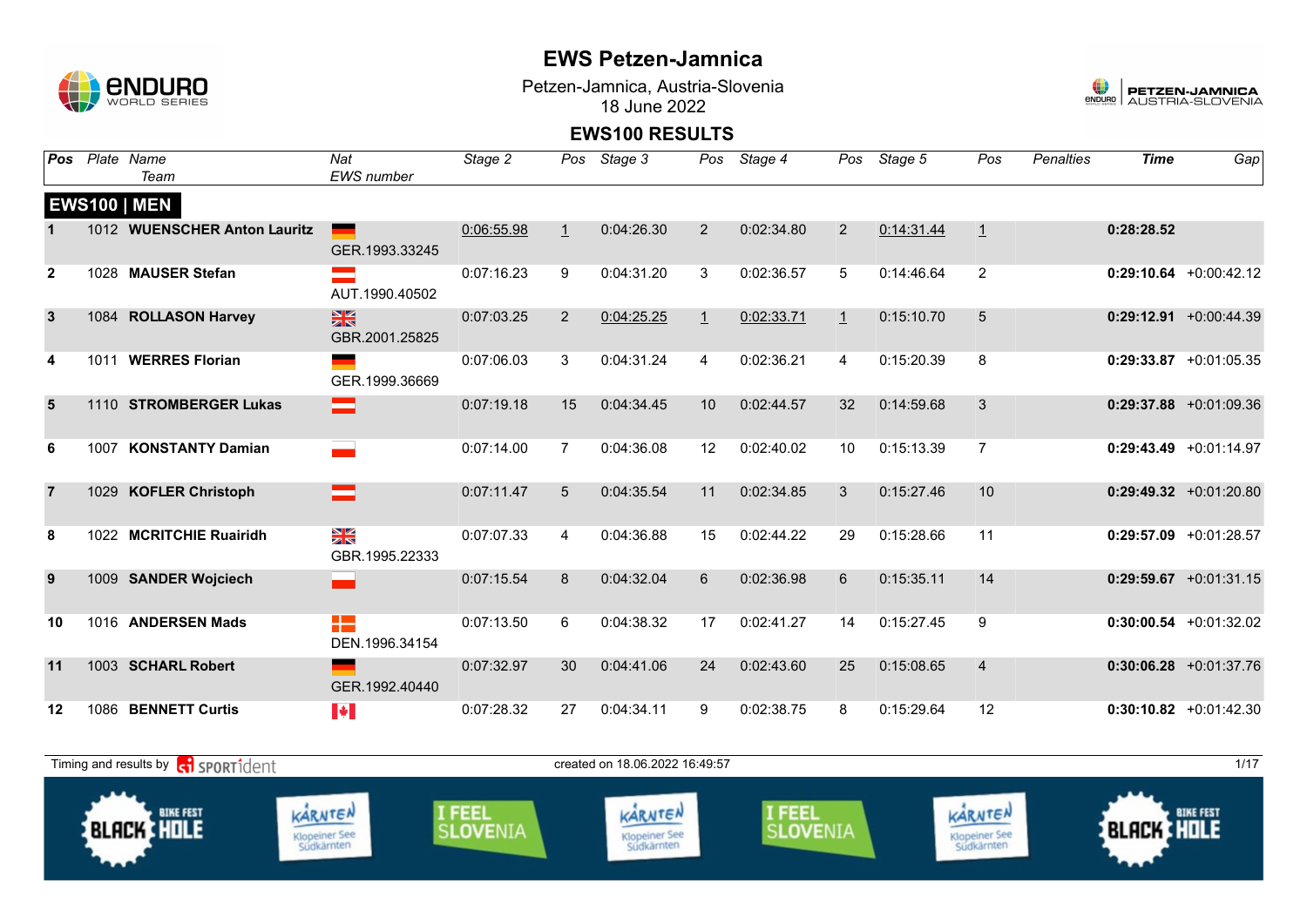### **CNDURO** 1

### **EWS Petzen-Jamnica**

Petzen-Jamnica, Austria-Slovenia 18 June 2022



| Pos |      | Plate Name<br>Team                                  | Nat<br><b>EWS</b> number       | Stage 2    | Pos | Stage 3    | Pos            | Stage 4    | Pos            | Stage 5    | Pos | <b>Penalties</b> | <b>Time</b> | Gap                       |
|-----|------|-----------------------------------------------------|--------------------------------|------------|-----|------------|----------------|------------|----------------|------------|-----|------------------|-------------|---------------------------|
|     |      | <b>EWS100   MEN</b>                                 |                                |            |     |            |                |            |                |            |     |                  |             |                           |
| 13  |      | 1034 CHRIST Jan                                     | GER.1998.25376                 | 0:07:16.62 | 10  | 0:04:40.38 | 21             | 0:02:37.73 | $\overline{7}$ | 0:15:42.74 | 18  |                  |             | $0:30:17.47 + 0:01:48.95$ |
| 14  |      | 1013 HERTERICH Tobias                               |                                | 0:07:22.32 | 20  | 0:04:36.52 | 14             | 0:02:40.43 | 11             | 0:15:41.27 | 17  |                  |             | $0:30:20.54$ +0:01:52.02  |
| 15  |      | 1083 KRASOVEC Tim                                   | $\Delta$<br>SLO.2000.34093     | 0:07:24.38 | 21  | 0:04:36.15 | 13             | 0:02:44.44 | 31             | 0:15:37.61 | 16  |                  |             | $0:30:22.58$ +0:01:54.06  |
| 16  |      | 1114 WOLF Gabriele                                  | H<br>ITA.1994.22167            | 0:07:18.88 | 14  | 0:04:38.88 | 18             | 0:02:40.87 | 13             | 0:15:47.88 | 19  |                  |             | $0:30:26.51$ +0:01:57.99  |
| 17  |      | 1010 SKIBA Karol                                    | POL.2000.34324                 | 0:07:51.45 | 53  | 0:04:40.87 | 23             | 0:02:42.20 | 17             | 0:15:12.04 | 6   |                  |             | $0:30:26.56$ +0:01:58.04  |
| 18  | 1091 | <b>HUIKURI Ville</b>                                | ┿<br>FIN.1995.22893            | 0:07:26.45 | 23  | 0:04:47.00 | 41             | 0:02:44.13 | 28             | 0:15:36.00 | 15  |                  |             | $0:30:33.58$ +0:02:05.06  |
| 19  |      | 1026 ACERBI Tommaso                                 | H<br>ITA.1997.33592            | 0:07:20.30 | 18  | 0:04:32.35 | $\overline{7}$ | 0:02:42.45 | 19             | 0:16:01.01 | 24  |                  |             | $0:30:36.11 + 0:02:07.59$ |
| 20  |      | 1002 ZANKL Sebastian                                | GER.1991.25139                 | 0:07:43.10 | 44  | 0:04:40.50 | 22             | 0:02:42.55 | 20             | 0:15:34.82 | 13  |                  |             | $0:30:40.97$ +0:02:12.45  |
| 21  | 1210 | <b>GIANOLI Gregory</b><br><b>WeRide Racing Team</b> | B                              | 0:07:26.39 | 22  | 0:04:44.49 | 34             | 0:02:48.98 | 48             | 0:15:53.59 | 21  |                  |             | $0:30:53.45 + 0:02:24.93$ |
| 22  | 1041 | <b>WARNTJES Thorwout</b>                            | 루 <u>- 3</u><br>SWE.2001.40670 | 0:07:34.47 | 33  | 0:04:39.53 | 20             | 0:02:44.29 | 30             | 0:15:56.26 | 22  |                  |             | $0:30:54.55 + 0:02:26.03$ |
| 23  |      | 1073 PRAXMARER Simon                                | AUT.1994.40641                 | 0:07:18.87 | 13  | 0:05:01.50 | 61             | 0:02:42.79 | 22             | 0:15:53.30 | 20  |                  |             | $0:30:56.46$ +0:02:27.94  |
| 24  |      | 1038 RISS Marvin                                    |                                | 0:07:19.80 | 17  | 0:04:43.35 | 31             | 0:02:42.65 | 21             | 0:16:15.67 | 25  |                  |             | $0:31:01.47$ +0:02:32.95  |

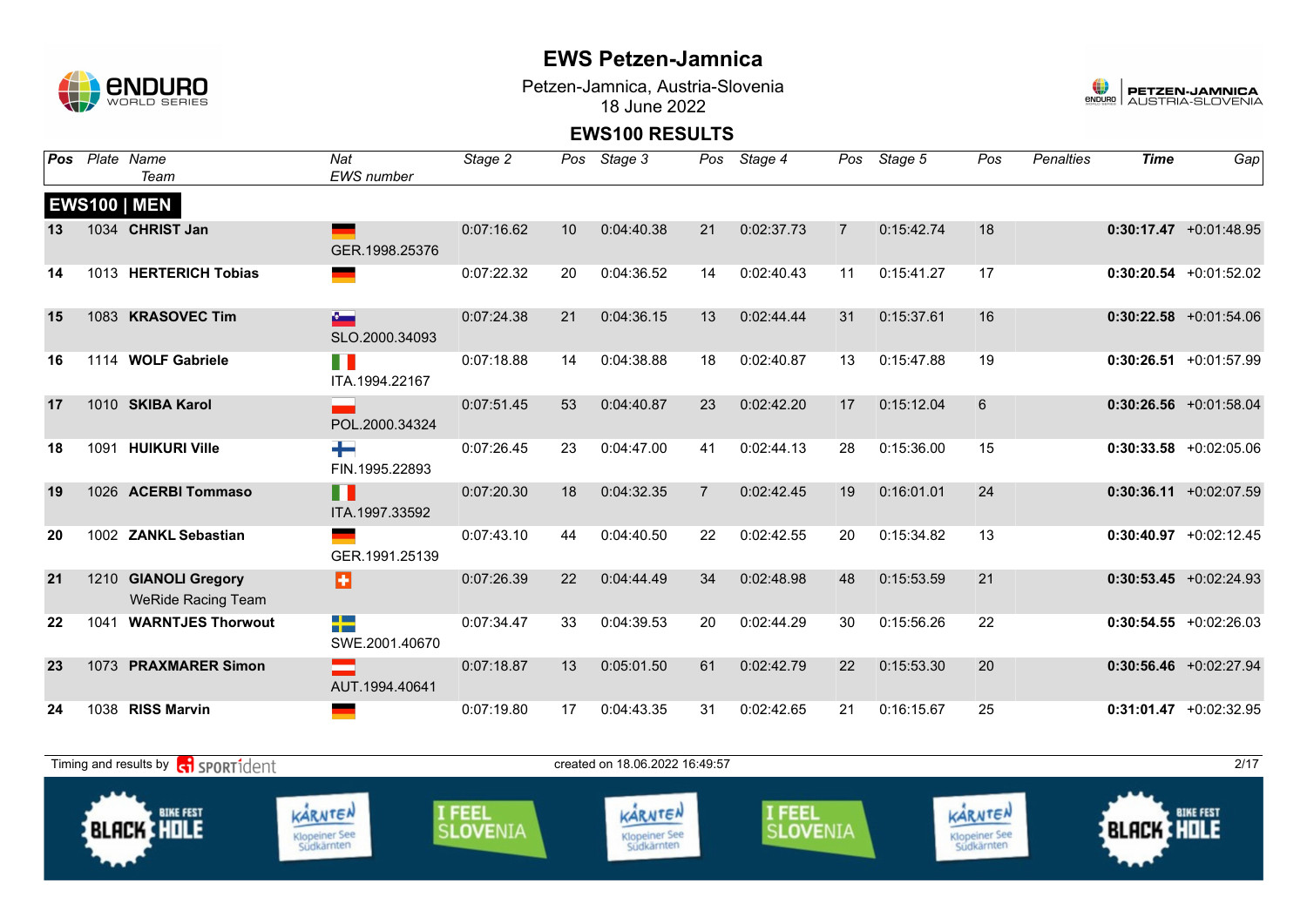

Petzen-Jamnica, Austria-Slovenia 18 June 2022



| <b>Pos</b> | Plate Name<br>Team                                      | Nat<br><b>EWS</b> number               | Stage 2            | Pos | Stage 3                                | Pos | Stage 4            | Pos | Stage 5    | Pos                                    | <b>Penalties</b> | <b>Time</b>       | Gap                       |
|------------|---------------------------------------------------------|----------------------------------------|--------------------|-----|----------------------------------------|-----|--------------------|-----|------------|----------------------------------------|------------------|-------------------|---------------------------|
|            | <b>EWS100   MEN</b>                                     |                                        |                    |     |                                        |     |                    |     |            |                                        |                  |                   |                           |
| 25         | 1015 TISCHHART Florian                                  | ▅                                      | 0:07:19.28         | 16  | 0:04:39.25                             | 19  | 0:02:45.96         | 36  | 0:16:19.73 | 27                                     |                  |                   | $0:31:04.22$ +0:02:35.70  |
| 26         | 1078 MAILLOT Baptiste                                   | T P                                    | 0:07:29.57         | 28  | 0:04:50.36                             | 48  | 0:02:48.83         | 47  | 0:15:59.01 | 23                                     |                  |                   | $0:31:07.77$ +0:02:39.25  |
| 27         | 1014 CHAMPION Quentin                                   | П<br>FRA.1993.22698                    | 0:07:27.13         | 25  | 0:04:41.50                             | 25  | 0:02:40.70         | 12  | 0:16:27.40 | 29                                     |                  |                   | $0:31:16.73 + 0:02:48.21$ |
| 28         | 1105 BAVDAZ Rok                                         | $\sigma$<br>SLO.2001.50779             | 0:07:39.53         | 38  | 0:04:43.19                             | 29  | 0:02:48.37         | 44  | 0:16:16.33 | 26                                     |                  |                   | $0:31:27.42$ +0:02:58.90  |
| 29         | 1075 LESNE Yoel                                         | Ш                                      | 0:07:31.35         | 29  | 0:04:43.38                             | 32  | 0:02:45.94         | 35  | 0:16:28.33 | 32                                     |                  |                   | $0:31:29.00 +0:03:00.48$  |
| 30         | 1070 PRESTEL Paul                                       | GER.1997.50868                         | 0:07:33.28         | 31  | 0:04:48.60                             | 44  | 0:02:42.92         | 23  | 0:16:24.91 | 28                                     |                  |                   | $0:31:29.71 + 0:03:01.19$ |
| 31         | 1032 OTT Linus                                          | GER.1997.33931                         | 0:07:27.02         | 24  | 0:04:45.15                             | 37  | 0:02:41.45         | 16  | 0:16:40.03 | 35                                     |                  |                   | $0:31:33.65$ +0:03:05.13  |
| 32         | 1121 INNEREBNER Christoph<br><b>Team Dorrong Enduro</b> | T N<br>ITA.1992.24432                  | 0:07:44.70         | 47  | 0:04:43.48                             | 33  | 0:02:46.30         | 37  | 0:16:27.70 | 30                                     |                  |                   | $0:31:42.18$ +0:03:13.66  |
| 33         | 1018 KJELDSEN Frederik                                  | 12                                     | 0:07:38.39         | 34  | 0:04:45.42                             | 38  | 0:03:00.78         | 71  | 0:16:28.00 | 31                                     |                  |                   | $0:31:52.59$ +0:03:24.07  |
| 34         | 1101 JOHNSTON Ross                                      | ×k<br>X                                | 0:07:42.95         | 42  | 0:04:44.93                             | 36  | 0:02:43.80         | 26  | 0:16:41.12 | 36                                     |                  |                   | $0:31:52.80 +0:03:24.28$  |
| 35         | 1071 KACZMARCZYK Krzysztof                              | POL.2001.50990                         | 0:07:27.35         | 26  | 0:04:37.40                             | 16  | 0:02:43.10         | 24  | 0:17:06.59 | 43                                     |                  |                   | $0:31:54.44 + 0:03:25.92$ |
| 36         | 1033 DE SIMONE Max                                      | GER.1992.39102                         | 0:07:39.00         | 36  | 0:04:53.70                             | 51  | 0:02:48.72         | 46  | 0:16:43.09 | 37                                     |                  |                   | $0:32:04.51$ +0:03:35.99  |
|            | Timing and results by ci SPORT1dent                     |                                        |                    |     | created on 18.06.2022 16.49:57         |     |                    |     |            |                                        |                  |                   | 3/17                      |
|            | <b>BIKE FEST</b><br><b>BLACK HOLE</b>                   | KARNTEN<br>Klopeiner See<br>Südkärnten | I FEEL<br>SLOVENIA |     | KARNTEN<br>Klopeiner See<br>Südkärnten |     | I FEEL<br>SLOVENIA |     |            | KARNTEN<br>Klopeiner See<br>Südkärnten |                  | <b>BLACK HOLE</b> | <b>BIKE FEST</b>          |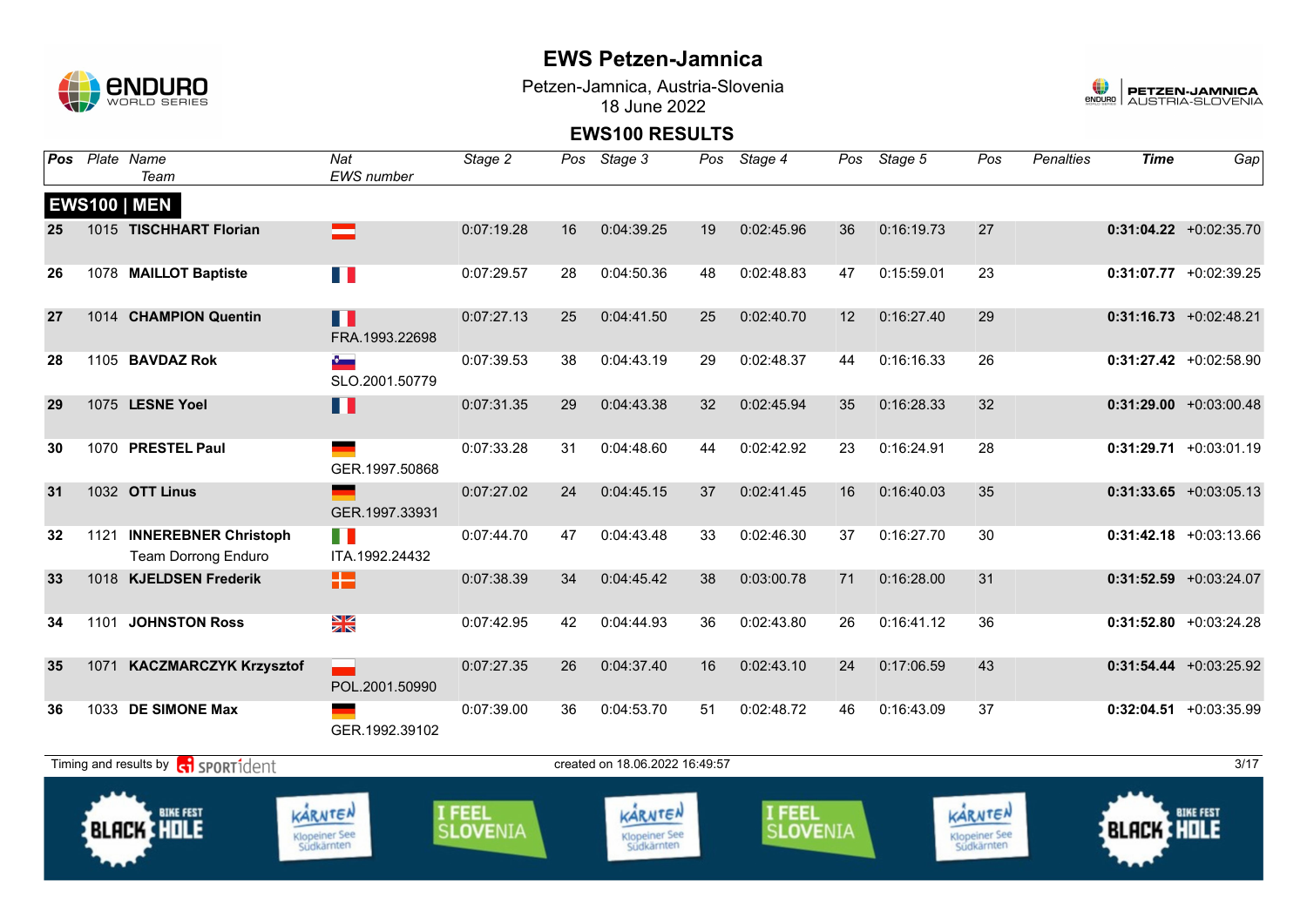

Petzen-Jamnica, Austria-Slovenia 18 June 2022



| Pos | Plate Name<br>Team                    | Nat<br><b>EWS</b> number               | Stage 2            |    | Pos Stage 3                            | Pos | Stage 4            |    | Pos Stage 5 | Pos                                    | <b>Penalties</b> | <b>Time</b>       | Gap                       |
|-----|---------------------------------------|----------------------------------------|--------------------|----|----------------------------------------|-----|--------------------|----|-------------|----------------------------------------|------------------|-------------------|---------------------------|
|     | <b>EWS100   MEN</b>                   |                                        |                    |    |                                        |     |                    |    |             |                                        |                  |                   |                           |
| 37  | 1096 SKARUPA Mark                     | $\blacklozenge$<br>BRA.1996.31923      | 0:07:42.12         | 41 | 0:04:54.64                             | 52  | 0:02:50.00         | 52 | 0:16:37.87  | 34                                     |                  |                   | $0:32:04.63$ +0:03:36.11  |
| 38  | 1080 HAERING Simon                    | GER.2001.36679                         | 0:07:40.05         | 40 | 0:05:00.65                             | 60  | 0:02:54.29         | 58 | 0:16:36.92  | 33                                     |                  |                   | $0:32:11.91$ +0:03:43.39  |
| 39  | 1140 ZUBE Marcel                      | =                                      | 0:07:48.32         | 50 | 0:04:57.60                             | 57  | 0:02:52.44         | 56 | 0:16:47.20  | 38                                     |                  |                   | $0:32:25.56$ +0:03:57.04  |
| 40  | 1017 HARTMANN Markus                  | +2                                     | 0:07:54.12         | 56 | 0:04:50.26                             | 47  | 0:02:51.20         | 54 | 0:16:49.99  | 39                                     |                  |                   | $0:32:25.57$ +0:03:57.05  |
| 41  | 1008 TARKOWSKI Marcin                 |                                        | 0:07:38.55         | 35 | 0:04:46.79                             | 39  | 0:02:47.32         | 39 | 0:17:20.50  | 47                                     |                  |                   | $0:32:33.16$ +0:04:04.64  |
| 42  | 1152 MLICH Marek                      | $\mathbf{E}$<br>SVK.2001.40426         | 0:07:34.09         | 32 | 0:04:42.89                             | 28  | 0:02:42.29         | 18 | 0:17:34.15  | 51                                     |                  |                   | $0:32:33.42$ +0:04:04.90  |
| 43  | 1020 VENDELBO Marcus                  | H٣                                     | 0:07:54.71         | 57 | 0:04:55.45                             | 53  | 0:02:45.08         | 34 | 0:17:00.76  | 41                                     |                  |                   | $0:32:36.00 +0:04:07.48$  |
| 44  | 1148 SPIESSL Lukas                    | GER.1998.33053                         | 0:07:45.15         | 48 | 0:04:46.98                             | 40  | 0:02:47.77         | 42 | 0:17:17.46  | 45                                     |                  |                   | $0:32:37.36$ +0:04:08.84  |
| 45  | 1098 SCHELBERT Aron                   | Ð<br>SUI.2000.24501                    | 0:07:39.05         | 37 | 0:04:52.02                             | 49  | 0:02:50.83         | 53 | 0:17:17.69  | 46                                     |                  |                   | $0:32:39.59$ +0:04:11.07  |
| 46  | 1183 REDECKER Heiko                   | $\overline{\mathscr{L}}$               | 0:07:45.90         | 49 | 0:04:43.34                             | 30  | 0:02:44.75         | 33 | 0:17:42.42  | 52                                     |                  |                   | $0:32:56.41 + 0:04:27.89$ |
| 47  | 1024 WESTGARTH Josef                  | $\frac{N}{N}$                          | 0:08:20.22         | 73 | 0:04:56.72                             | 55  | 0:02:48.00         | 43 | 0:16:55.08  | 40                                     |                  |                   | $0:33:00.02$ +0:04:31.50  |
| 48  | 1023 FOTHERGILL Alistair              | N<br>X<br>GBR.1995.26854               | 0:07:40.01         | 39 | 0:04:44.67                             | 35  | 0:02:49.65         | 50 | 0:17:47.15  | 53                                     |                  |                   | $0:33:01.48$ +0:04:32.96  |
|     | Timing and results by ci SPORT1dent   |                                        |                    |    | created on 18.06.2022 16.49.57         |     |                    |    |             |                                        |                  |                   | 4/17                      |
|     | <b>BIKE FEST</b><br><b>BLACK HOLE</b> | KARNTEN<br>Klopeiner See<br>Südkärnten | I FEEL<br>SLOVENIA |    | KARNTEN<br>Klopeiner See<br>Südkärnten |     | I FEEL<br>SLOVENIA |    |             | KARNTEN<br>Klopeiner See<br>Südkärnten |                  | <b>BLACK HOLE</b> | <b>BIKE FEST</b>          |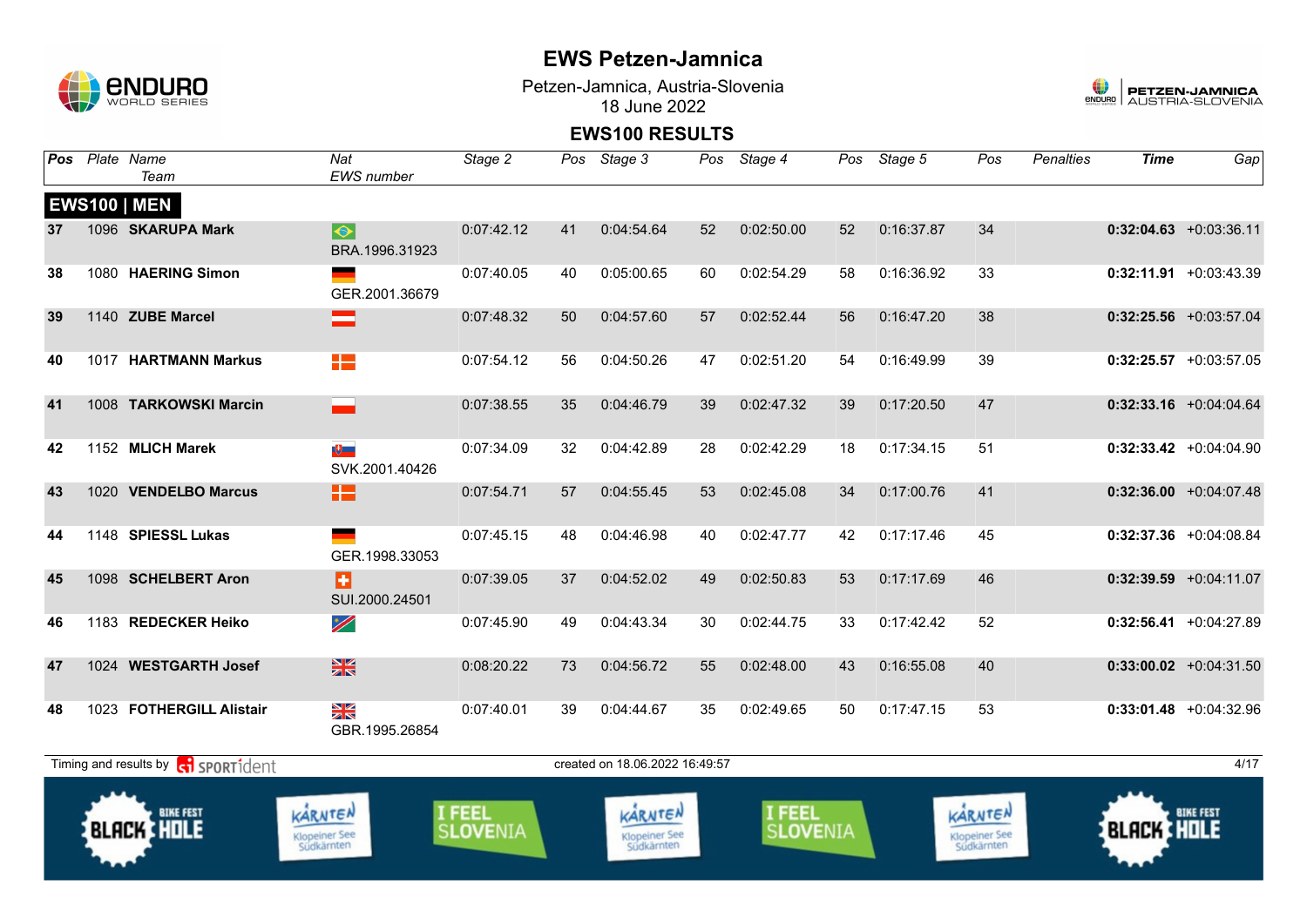

Klopeiner See<br>Südkärnten

Petzen-Jamnica, Austria-Slovenia 18 June 2022



### **EWS100 RESULTS**

|    |      | Pos Plate Name<br>Team                      | Nat<br><b>EWS</b> number        | Stage 2                          |    | Pos Stage 3                     | Pos | Stage 4                          | Pos | Stage 5    | Pos                             | Penalties | <b>Time</b>       | Gap                       |
|----|------|---------------------------------------------|---------------------------------|----------------------------------|----|---------------------------------|-----|----------------------------------|-----|------------|---------------------------------|-----------|-------------------|---------------------------|
|    |      | <b>EWS100   MEN</b>                         |                                 |                                  |    |                                 |     |                                  |     |            |                                 |           |                   |                           |
| 49 |      | 1135 PFUISI Michael                         | $\equiv$                        | 0:07:50.45                       | 52 | 0:04:59.06                      | 59  | 0:02:49.35                       | 49  | 0:17:27.12 | 49                              |           |                   | $0:33:05.98$ +0:04:37.46  |
| 50 |      | 1122 MEIER Bastian                          |                                 | 0:08:01.90                       | 60 | 0:04:56.90                      | 56  | 0:02:53.44                       | 57  | 0:17:16.60 | 44                              |           |                   | $0:33:08.84$ +0:04:40.32  |
| 51 |      | 1108 WAGNER Raphael                         | AUT.1996.25536                  | 0:08:18.17                       | 70 | 0:05:02.92                      | 62  | 0:02:56.03                       | 61  | 0:17:01.63 | 42                              |           |                   | $0:33:18.75$ +0:04:50.23  |
| 52 |      | 1085 SHERRIFF Owen                          | N<br>X<br>GBR.2000.40196        | 0:07:43.32                       | 46 | 0:04:47.96                      | 43  | 0:02:52.21                       | 55  | 0:18:01.46 | 55                              |           |                   | $0:33:24.95$ +0:04:56.43  |
| 53 |      | 1144 NAETS Kobe                             | H<br>BEL.1993.50863             | 0:07:53.37                       | 55 | 0:05:04.61                      | 63  | 0:02:54.68                       | 59  | 0:17:34.04 | 50                              |           |                   | $0:33:26.70 +0:04:58.18$  |
| 54 |      | 1068 BAUER Benedikt                         |                                 | 0:08:06.47                       | 61 | 0:05:08.08                      | 68  | 0:03:00.16                       | 70  | 0:17:25.11 | 48                              |           |                   | $0:33:39.82$ +0:05:11.30  |
| 55 |      | 1040 MOEHWALD Jonas                         | GER.2000.33304                  | 0:07:18.75                       | 12 | 0:04:31.87                      | 5   | 0:02:38.97                       | 9   | 0:19:14.18 | 70                              |           |                   | $0:33:43.77$ +0:05:15.25  |
| 56 |      | 1149 MAAG Paul                              |                                 | 0:07:22.22                       | 19 | 0:04:42.26                      | 27  | 0:02:43.81                       | 27  | 0:19:19.07 | 71                              |           |                   | $0:34:07.36$ +0:05:38.84  |
| 57 | 1037 | <b>EGE Moritz</b>                           | GER.1994.27870                  | 0:08:01.35                       | 58 | 0:04:47.52                      | 42  | 0:02:47.54                       | 41  | 0:18:37.61 | 61                              |           |                   | $0:34:14.02$ +0:05:45.50  |
| 58 |      | 1081 VYKOUPIL Jan                           | b.<br>CZE.1992.33797            | 0:08:19.13                       | 72 | 0:05:06.77                      | 66  | 0:02:55.15                       | 60  | 0:17:54.11 | 54                              |           |                   | $0:34:15.16$ +0:05:46.64  |
| 59 |      | 1145 STANK Jakub                            | $\mathbf{E}$                    | 0:08:11.42                       | 65 | 0:05:08.91                      | 69  | 0:02:57.82                       | 65  | 0:18:05.21 | 56                              |           |                   | $0:34:23.36$ +0:05:54.84  |
| 60 |      | 1141 MOHR Ludwig                            |                                 | 0:08:12.14                       | 66 | 0:05:09.33                      | 71  | 0:03:02.18                       | 73  | 0:18:11.16 | 58                              |           |                   | $0:34:34.81 + 0:06:06.29$ |
|    |      | Timing and results by <b>c</b> i sportident |                                 |                                  |    | created on 18.06.2022 16:49:57  |     |                                  |     |            |                                 |           |                   | 5/17                      |
|    |      | <b>BIKE FEST</b><br><b>BLACK HOLE</b>       | KARNTEN<br><b>Klopeiner See</b> | <b>I FEEL</b><br><b>SLOVENIA</b> |    | KARNTEN<br><b>Klopeiner See</b> |     | <b>I FEEL</b><br><b>SLOVENIA</b> |     |            | KARNTEN<br><b>Klopeiner See</b> |           | <b>BLACK HOLE</b> | <b>BIKE FEST</b>          |

Klopeiner See<br>Südkärnten

Klopeiner See<br>Südkärnten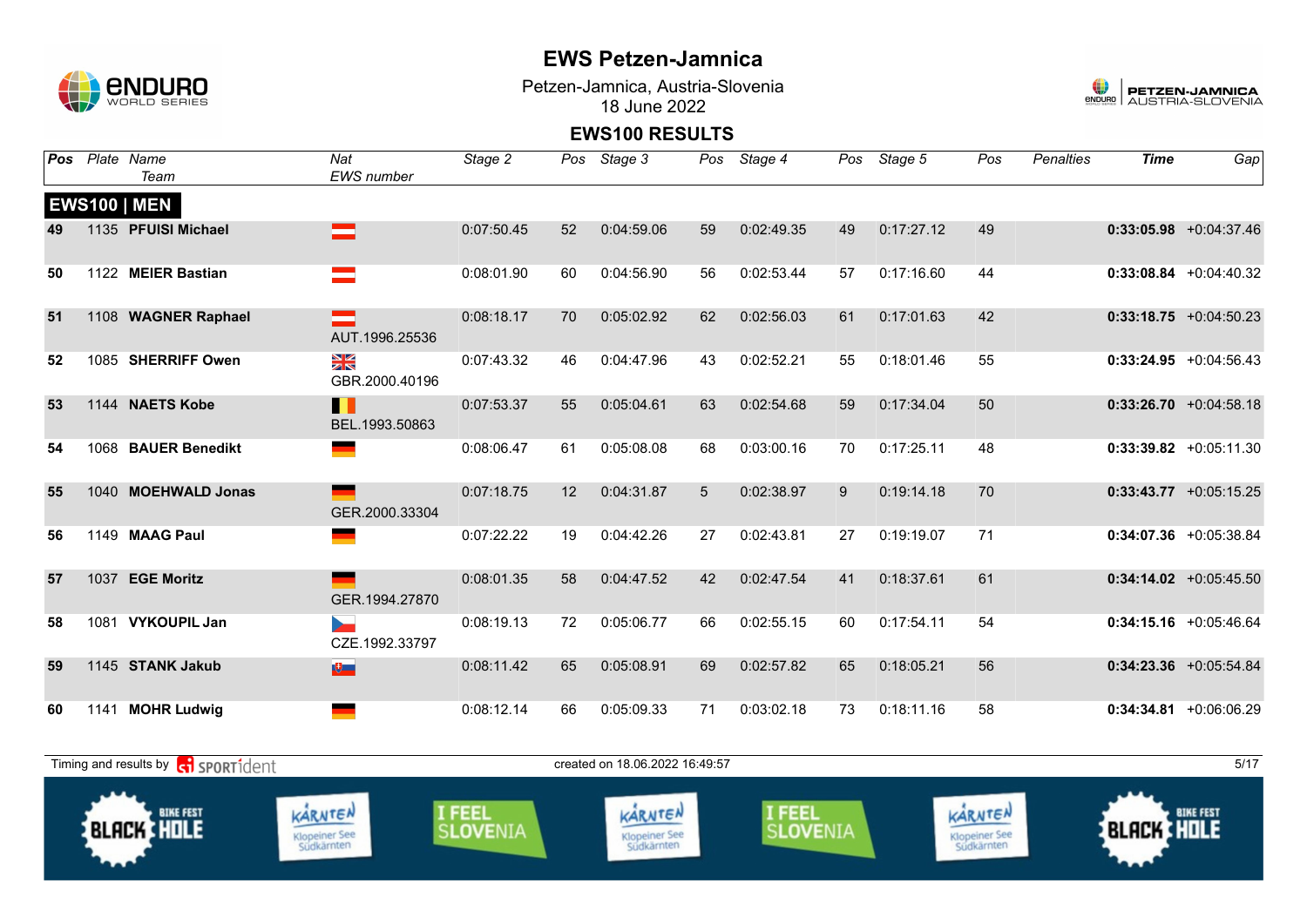

Klopeiner See<br>Südkärnten

Petzen-Jamnica, Austria-Slovenia 18 June 2022



#### **EWS100 RESULTS**

| Pos | Plate Name<br>Team                          | Nat<br><b>EWS</b> number        | Stage 2                   | Pos | Stage 3                         | Pos | Stage 4            | Pos | Stage 5    | Pos                             | <b>Penalties</b> | <b>Time</b>       | Gap                       |
|-----|---------------------------------------------|---------------------------------|---------------------------|-----|---------------------------------|-----|--------------------|-----|------------|---------------------------------|------------------|-------------------|---------------------------|
|     | <b>EWS100   MEN</b>                         |                                 |                           |     |                                 |     |                    |     |            |                                 |                  |                   |                           |
| 61  | 1069 LIMBECK Manuel                         |                                 | 0:08:12.42                | 67  | 0:05:07.97                      | 67  | 0:02:58.13         | 66  | 0:18:20.86 | 60                              |                  |                   | $0:34:39.38$ +0:06:10.86  |
| 62  | 1082 ODZIOMEK Olaf                          | POL.1994.23191                  | 0:07:48.73                | 51  | 0:04:50.15                      | 45  | 0:03:13.77         | 86  | 0:18:52.89 | 65                              |                  |                   | $0:34:45.54 + 0:06:17.02$ |
| 63  | 1079 SCHNEIDER Daniel                       |                                 | 0:08:07.30                | 62  | 0:05:05.75                      | 65  | 0:02:56.13         | 62  | 0:18:42.74 | 62                              |                  |                   | $0:34:51.92$ +0:06:23.40  |
| 64  | 1153 MAIR Lukas                             | T N                             | 0:08:26.15                | 77  | 0:05:11.47                      | 74  | 0:03:01.81         | 72  | 0:18:15.93 | 59                              |                  |                   | $0:34:55.36$ +0:06:26.84  |
| 65  | 1095 GOBAT Lars                             | <u>e a</u>                      | 0:08:27.80                | 79  | 0:05:16.02                      | 78  | 0:03:05.30         | 78  | 0:18:07.91 | 57                              |                  |                   | $0:34:57.03$ +0:06:28.51  |
| 66  | 1077 DUFAUD Thomas                          | n B<br>FRA.1996.22335           | 0:08:14.98                | 68  | 0:05:10.35                      | 73  | 0:02:56.85         | 63  | 0:18:46.40 | 64                              |                  |                   | $0:35:08.58$ +0:06:40.06  |
| 67  | 1093 KOENIG Vitalij                         |                                 | 0:08:10.27                | 63  | 0:05:11.62                      | 76  | 0:03:04.43         | 76  | 0:18:58.19 | 66                              |                  |                   | $0:35:24.51$ +0:06:55.99  |
| 68  | 1113 MORICONI Gabriele                      | H.                              | 0:08:17.32                | 69  | 0:05:11.55                      | 75  | 0:02:59.98         | 69  | 0:19:02.95 | 68                              |                  |                   | $0:35:31.80 + 0:07:03.28$ |
| 69  | 1106 GONZALEZ Victor                        | $\overline{\phantom{a}}$        | 0:08:25.17                | 74  | 0:05:10.08                      | 72  | 0:02:57.11         | 64  | 0:18:59.45 | 67                              |                  |                   | $0:35:31.81$ +0:07:03.29  |
| 70  | 1097 TAPLIK Ole                             | GER.1990.25759                  | 0:08:57.22                | 82  | 0:05:17.00                      | 79  | 0:03:03.31         | 74  | 0:18:43.27 | 63                              |                  |                   | $0:36:00.80 +0:07:32.28$  |
| 71  | 1155 WITTKOPF Florian                       |                                 | 0:08:25.83                | 76  | 0:05:20.40                      | 80  | 0:03:05.86         | 79  | 0:19:13.53 | 69                              |                  |                   | $0:36:05.62 +0:07:37.10$  |
| 72  | 1139 DELINER Maximilian                     | ▀                               | 0:08:10.80                | 64  | 0:05:09.32                      | 70  | 0:02:59.71         | 68  | 0:20:30.32 | 72                              |                  |                   | $0:36:50.15$ +0:08:21.63  |
|     | Timing and results by <b>c</b> o SPORT1dent |                                 |                           |     | created on 18.06.2022 16.49.57  |     |                    |     |            |                                 |                  |                   | 6/17                      |
|     | <b>BIKE FEST</b><br><b>BLACK SHOLE</b>      | KARNTEN<br><b>Klopeiner See</b> | I FEEL<br><b>SLOVENIA</b> |     | KARNTEN<br><b>Klopeiner See</b> |     | I FEEL<br>SLOVENIA |     |            | KARNTEN<br><b>Klopeiner See</b> |                  | <b>BLACK HOLE</b> | <b>BIKE FEST</b>          |

Klopeiner See<br>Südkärnten

Klopeiner See<br>Südkärnten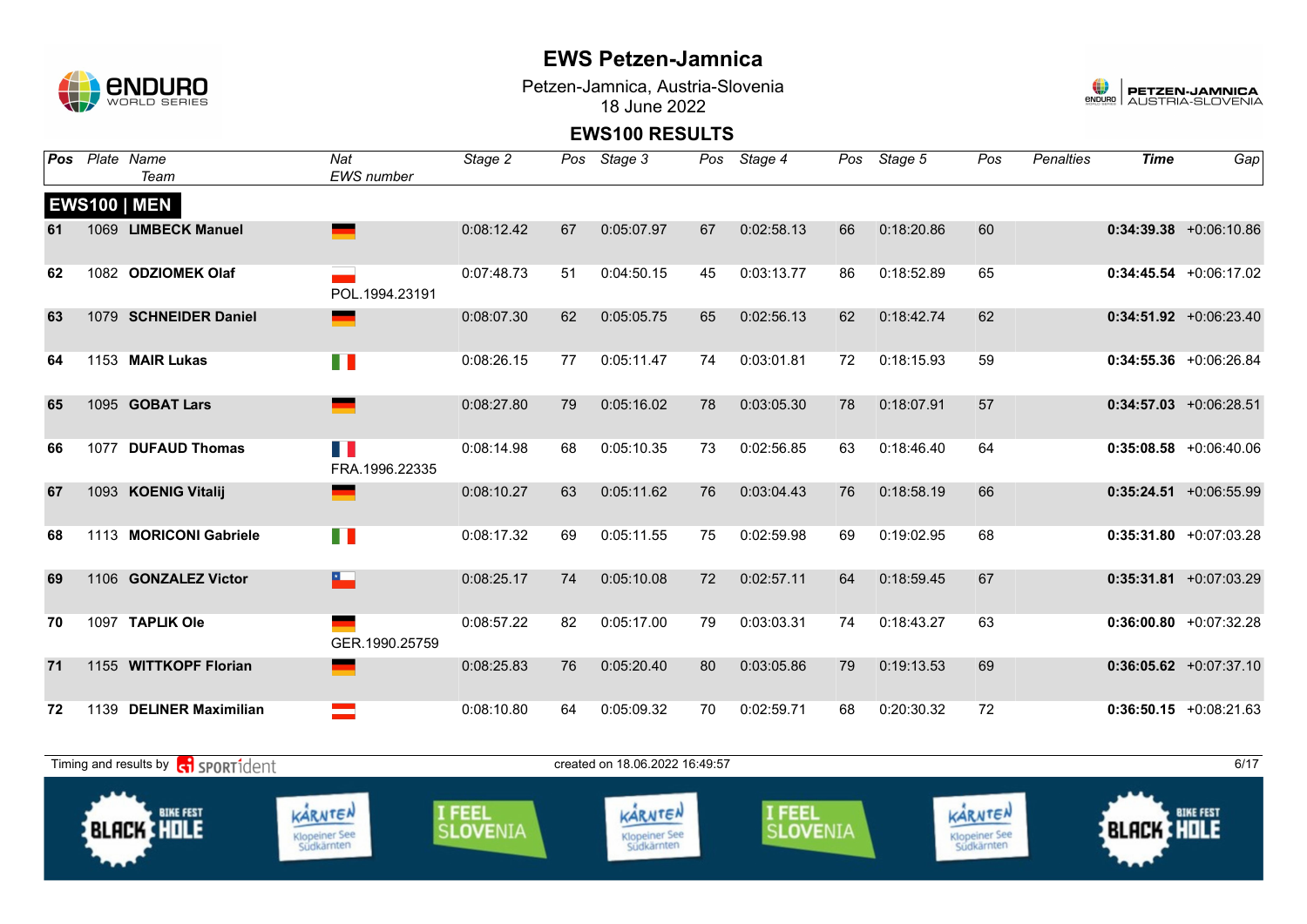

Petzen-Jamnica, Austria-Slovenia 18 June 2022



| Pos | Plate Name<br>Team                          | Nat<br><b>EWS</b> number                   | Stage 2            | Pos | Stage 3                                       | Pos | Stage 4            | Pos | Stage 5    | Pos                                    | <b>Penalties</b> | <b>Time</b>       | Gap                       |
|-----|---------------------------------------------|--------------------------------------------|--------------------|-----|-----------------------------------------------|-----|--------------------|-----|------------|----------------------------------------|------------------|-------------------|---------------------------|
|     | <b>EWS100   MEN</b>                         |                                            |                    |     |                                               |     |                    |     |            |                                        |                  |                   |                           |
| 73  | 1146 MAYER Philipp                          | GER.1998.37154                             | 0:08:01.79         | 59  | 0:04:50.20                                    | 46  | 0:02:48.52         | 45  | 0:21:34.51 | 74                                     |                  |                   | $0:37:15.02$ +0:08:46.50  |
| 74  | 1107 CORREA Agustin                         | $\star$                                    | 0:09:13.77         | 84  | 0:05:25.35                                    | 82  | 0:03:07.67         | 82  | 0:21:05.88 | 73                                     |                  |                   | $0:38:52.67$ +0:10:24.15  |
| 75  | 1100 BLACKIE Giles                          | $\frac{N}{N}$                              | 0:08:39.62         | 80  | 0:05:28.08                                    | 84  | 0:03:05.90         | 80  | 0:21:45.48 | 76                                     |                  |                   | $0:38:59.08$ +0:10:30.56  |
| 76  | 1103 STALLER Ricardo                        |                                            | 0:08:51.80         | 81  | 0:05:34.30                                    | 85  | 0:03:13.03         | 85  | 0:21:42.08 | 75                                     |                  |                   | $0:39:21.21$ +0:10:52.69  |
| 77  | 1142 MAYR Thomas                            |                                            | 0:08:27.19         | 78  | 0:04:58.05                                    | 58  | 0:03:11.60         | 83  | 0:22:48.17 | 78                                     |                  |                   | $0:39:25.01$ +0:10:56.49  |
| 78  | 1092 WESSLING Pascal                        |                                            | 0:08:57.77         | 83  | 0:05:27.50                                    | 83  | 0:03:03.60         | 75  | 0:22:20.10 | 77                                     |                  |                   | $0:39:48.97$ +0:11:20.45  |
| 79  | 1039 KOMP Fynn                              |                                            | 0:08:18.78         | 71  | 0:05:04.70                                    | 64  | 0:02:58.53         | 67  | 0:24:25.46 | 80                                     |                  |                   | $0:40:47.47$ +0:12:18.95  |
| 80  | 1150 ARANCIBIA DIAZ Joaquin                 | $\overline{\phantom{a}}$<br>CHI.1989.31671 | 0:09:30.48         | 86  | 0:05:45.93                                    | 87  | 0:03:16.85         | 87  | 0:24:03.86 | 79                                     |                  |                   | $0:42:37.12$ +0:14:08.60  |
| 81  | 1176 ALBALUSHI Shabib                       | <b>OMN</b><br>OMN.1990.51513               | 0:09:21.06         | 85  | 0:05:35.65                                    | 86  | 0:03:11.68         | 84  | 0:24:36.35 | 81                                     |                  |                   | $0:42:44.74 + 0:14:16.22$ |
| 82  | 1168 SUKYS Jokubas                          | ═                                          | 0:08:25.57         | 75  | 0:05:15.32                                    | 77  | 0:03:04.52         | 77  | 0:27:36.30 | 83                                     |                  |                   | $0:44:21.71$ +0:15:53.19  |
| 83  | 1170 GRINYER Tom                            | $\frac{N}{N}$<br>GBR.1990.36962            | 0:10:43.91         | 90  | 0:06:32.40                                    | 89  | 0:03:34.54         | 89  | 0:27:22.45 | 82                                     |                  |                   | $0:48:13.30 +0:19:44.78$  |
| 84  | 1180 AL FARSI Majeed                        | <b>OMN</b><br>OMN.1990.52003               | 0:10:14.85         | 88  | 0:05:58.53                                    | 88  | 0:03:27.06         | 88  | 0:29:23.83 | 85                                     |                  |                   | $0:49:04.27$ +0:20:35.75  |
|     | Timing and results by <b>c</b> i sportident |                                            |                    |     | created on 18.06.2022 16:49:57                |     |                    |     |            |                                        |                  |                   | 7/17                      |
|     | <b>BIKE FEST</b><br><b>BLACK HOLE</b>       | KARNTEN<br>Klopeiner See<br>Südkärnten     | I FEEL<br>SLOVENIA |     | KARNTEN<br><b>Klopeiner See</b><br>Südkärnten |     | I FEEL<br>SLOVENIA |     |            | KARNTEN<br>Klopeiner See<br>Südkärnten |                  | <b>BLACK HOLE</b> | <b>BIKE FEST</b>          |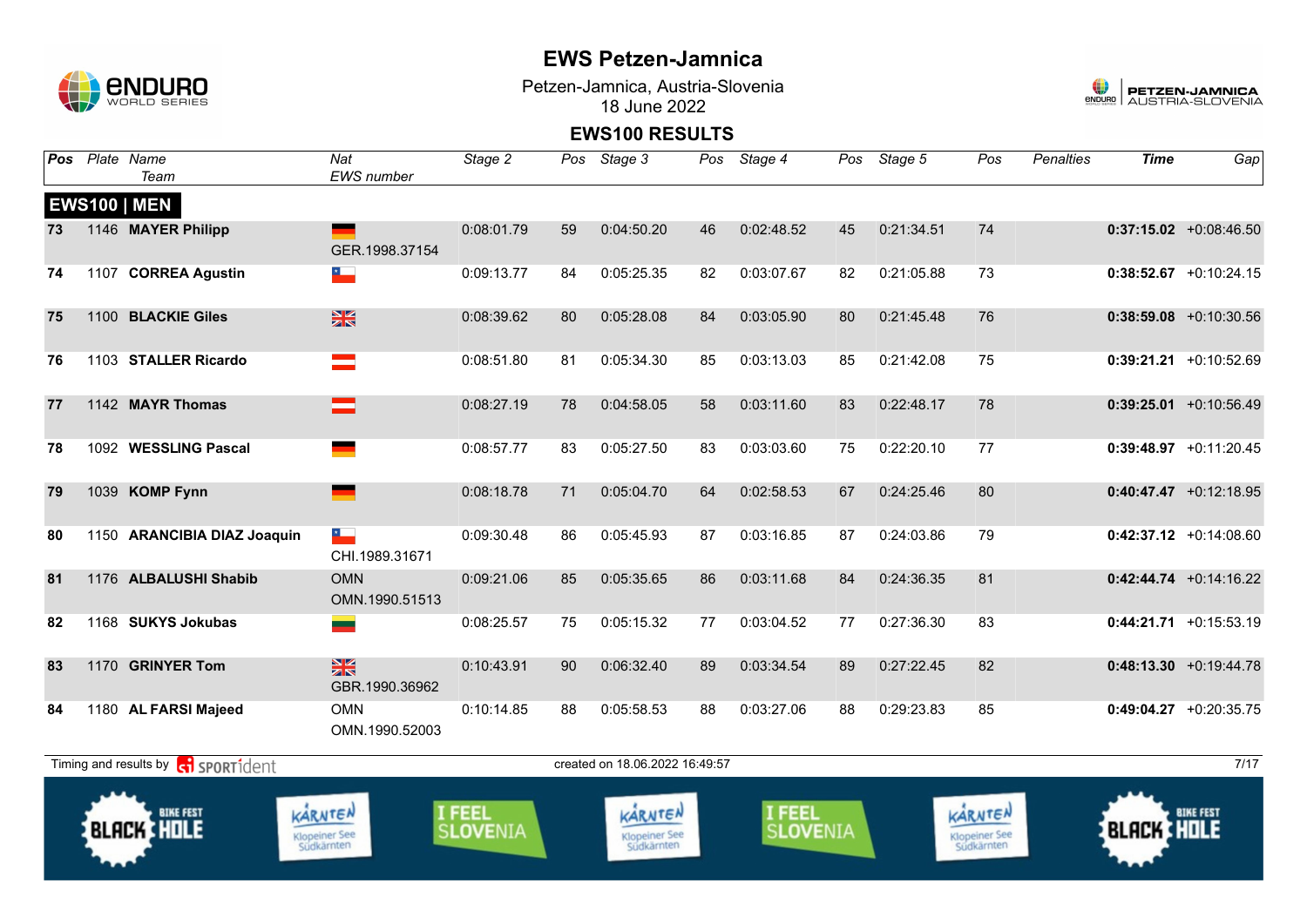

Petzen-Jamnica, Austria-Slovenia 18 June 2022



|    | Pos Plate Name<br>Team                            | Nat<br>EWS number                      | Stage 2            |    | Pos Stage 3                            |    | Pos Stage 4        |    | Pos Stage 5 | Pos                                    | Penalties | <b>Time</b>       | Gap                                     |
|----|---------------------------------------------------|----------------------------------------|--------------------|----|----------------------------------------|----|--------------------|----|-------------|----------------------------------------|-----------|-------------------|-----------------------------------------|
|    | <b>EWS100   MEN</b>                               |                                        |                    |    |                                        |    |                    |    |             |                                        |           |                   |                                         |
| 85 | 1005 GEIL Kevin                                   | GER.1995.50861                         | 0:07:51.58         | 54 | 0:04:53.11                             | 50 | 0:02:46.56         | 38 | 0:35:34.05  | 86                                     |           |                   | $0:51:05.30$ +0:22:36.78                |
| 86 | 1072 RAUTERBERG Johannes                          | GER.1995.31921                         | 0:07:42.97         | 43 | 0:04:55.76                             | 54 | 0:02:47.34         | 40 | 0:40:10.29  | 87                                     |           |                   | $0:55:36.36$ +0:27:07.84                |
| 87 | 1178 ALKHAYARI Faham                              | <b>OMN</b><br>OMN.1996.51460           | 0:16:26.72         | 93 | 0:05:24.62                             | 81 | 0:03:07.44         | 81 | 0:27:37.96  | 84                                     |           |                   | $0:03:00.00$ $0:55:36.74$ $+0:27:08.22$ |
|    | DNF 1112 TORTORA Daniel                           | T N<br>ITA.2001.36374                  | 0:07:18.53         | 11 | 0:04:32.50                             | 8  | 0:02:41.28         | 15 |             |                                        |           |                   |                                         |
|    | DNF 1036 TINSEL Paul                              | <u>e a</u>                             | 0:10:13.80         | 87 | 0:04:41.81                             | 26 | 0:02:49.97         | 51 |             |                                        |           |                   |                                         |
|    | DNF 1169 STEFANITS Manuel                         |                                        | 0:13:49.92         | 92 | 0:07:34.02                             | 90 | 0:04:16.13         | 90 |             |                                        |           |                   |                                         |
|    | DNF 1019 HOJ Rasmus                               | 12                                     | 0:07:43.18         | 45 |                                        |    |                    |    |             |                                        |           |                   |                                         |
|    | DNF 1067 SCHROETTER Dennis                        |                                        | 0:10:28.57         | 89 |                                        |    |                    |    |             |                                        |           |                   |                                         |
|    | DNF 1115 DALLA VALLE Nicola                       | Ш                                      | 0:11:25.10         | 91 |                                        |    |                    |    |             |                                        |           |                   |                                         |
|    | DNS 1076 GUERIN Cedric                            | H I<br>FRA.1992.23190                  |                    |    |                                        |    |                    |    |             |                                        |           |                   |                                         |
|    | DNS 1025 HOLE Dan                                 | $\frac{N}{N}$<br>GBR.1999.37797        |                    |    |                                        |    |                    |    |             |                                        |           |                   |                                         |
|    | DNS 1001 TAUTORAT Per                             | GER.1990.33559                         |                    |    |                                        |    |                    |    |             |                                        |           |                   |                                         |
|    | Timing and results by <b>contains and results</b> |                                        |                    |    | created on 18.06.2022 16:49:57         |    |                    |    |             |                                        |           |                   | 8/17                                    |
|    | <b>BIKE FEST</b><br><b>BLACK HOLE</b>             | KARNTEN<br>Klopeiner See<br>Südkärnten | I FEEL<br>SLOVENIA |    | KARNTEN<br>Klopeiner See<br>Südkärnten |    | I FEEL<br>SLOVENIA |    |             | KARNTEN<br>Klopeiner See<br>Südkärnten |           | <b>BLACK HOLE</b> | <b>BIKE FEST</b>                        |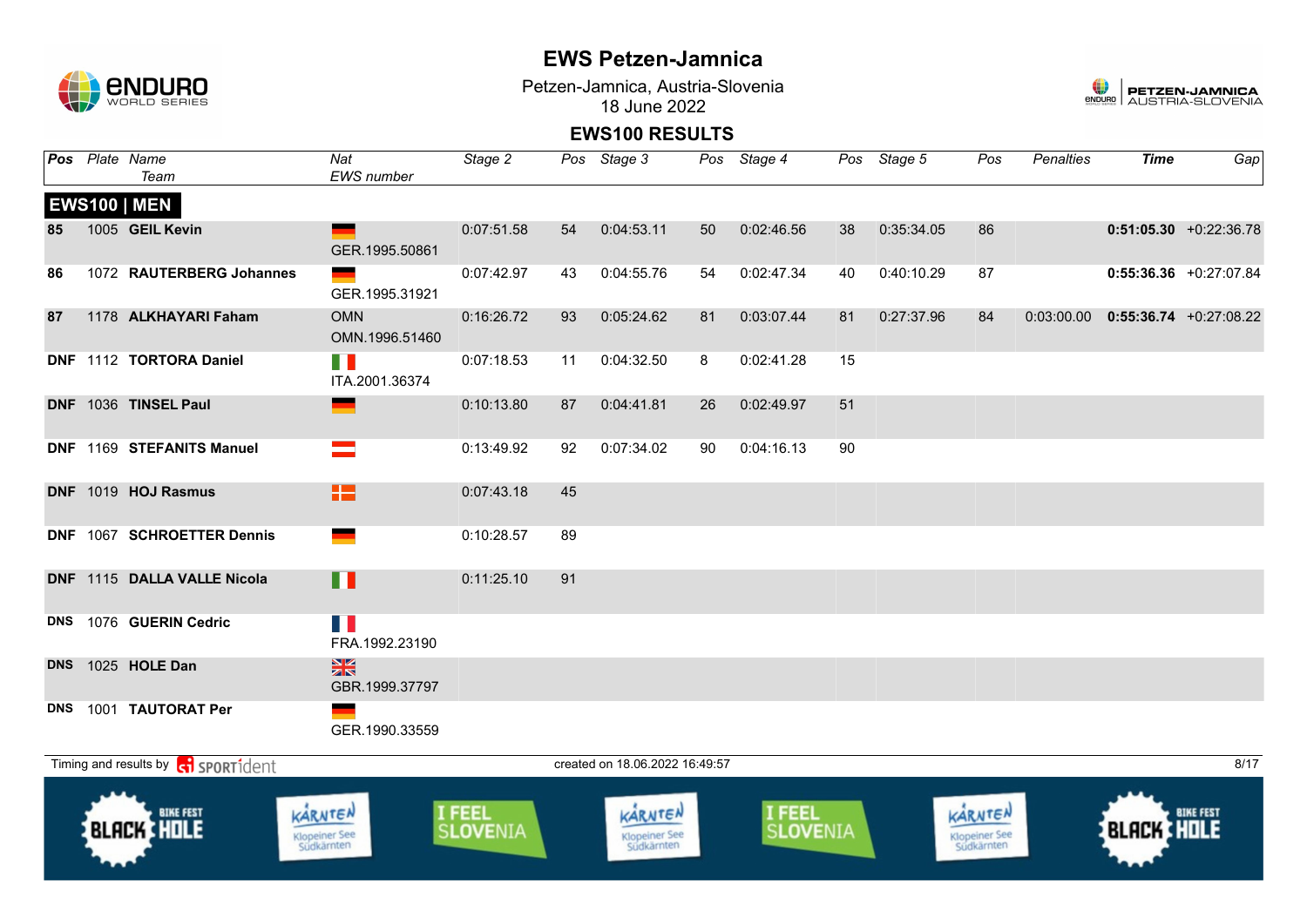

Petzen-Jamnica, Austria-Slovenia 18 June 2022



| Pos            |      | Plate Name<br>Team                                  | Nat<br>EWS number                      | Stage 2            | Pos            | Stage 3                                       | Pos             | Stage 4                   | Pos            | Stage 5    | Pos                                           | <b>Penalties</b> | <b>Time</b>       | Gap                       |
|----------------|------|-----------------------------------------------------|----------------------------------------|--------------------|----------------|-----------------------------------------------|-----------------|---------------------------|----------------|------------|-----------------------------------------------|------------------|-------------------|---------------------------|
|                |      | EWS100   MEN   Master 35+                           |                                        |                    |                |                                               |                 |                           |                |            |                                               |                  |                   |                           |
|                |      | 1138 BOSNIK Peter                                   | $\sim$                                 | 0:07:58.15         | $6\phantom{1}$ | 0:04:57.82                                    | $5\phantom{.0}$ | 0:02:57.61                | 9              | 0:16:12.09 | 1                                             |                  | 0:32:05.67        |                           |
| $\overline{2}$ | 1131 | <b>KIESER Alexander</b>                             | GER.1987.36855                         | 0:07:57.73         | 5              | 0:04:52.53                                    | $\mathbf{1}$    | 0:02:45.04                | $\mathbf{1}$   | 0:16:43.11 | 3                                             |                  |                   | $0:32:18.41 + 0:00:12.74$ |
| $\mathbf{3}$   |      | 1089 SCHUMACHER Bernd                               | GER.1985.39105                         | 0:07:53.25         | $\mathbf{3}$   | 0:04:55.06                                    | 3               | 0:03:06.88                | 14             | 0:16:34.97 | 2                                             |                  |                   | $0:32:30.16$ +0:00:24.49  |
| 4              |      | 1132 LAND Dominic                                   | GER.1987.40689                         | 0:08:07.25         | 9              | 0:04:58.81                                    | 6               | 0:02:57.38                | 8              | 0:17:39.70 | $\overline{4}$                                |                  |                   | $0:33:43.14 +0:01:37.47$  |
| 5              |      | 1158 FERNANDEZ MERCADE<br>Jaime                     | $\equiv$<br>ESP.1978.37591             | 0:08:11.20         | 10             | 0:05:16.27                                    | 12              | 0:03:01.35                | 11             | 0:17:49.13 | 5                                             |                  |                   | $0:34:17.95$ +0:02:12.28  |
| 6              | 1030 | <b>SCHAUFLER Christoph</b>                          | $\equiv$                               | 0:07:53.22         | $\overline{2}$ | 0:05:15.69                                    | 10              | 0:02:51.62                | 4              | 0:18:18.88 | 9                                             |                  |                   | $0:34:19.41 + 0:02:13.74$ |
| $\overline{7}$ |      | 1127 WESSANG Geoffrey                               | n<br>FRA.1986.36756                    | 0:08:00.50         | $\overline{7}$ | 0:05:18.73                                    | 13              | 0:03:09.10                | 15             | 0:17:51.97 | 6                                             |                  |                   | $0:34:20.30 +0:02:14.63$  |
| 8              |      | 1123 MEIER Benjamin                                 | ═                                      | 0:08:13.35         | 12             | 0:05:02.68                                    | 8               | 0:02:49.17                | $\overline{2}$ | 0:18:15.80 | $\overline{7}$                                |                  |                   | $0:34:21.00 +0:02:15.33$  |
| 9              |      | 1147 TEICHMANN Ingo                                 |                                        | 0:08:01.87         | 8              | 0:05:06.10                                    | 9               | 0:02:54.20                | 6              | 0:18:18.87 | 8                                             |                  |                   | $0:34:21.04$ +0:02:15.37  |
| 10             | 1137 | <b>HENSE-LINTSCHNIG</b><br><b>Philipp</b>           |                                        | 0:07:46.80         | $\mathbf{1}$   | 0:04:53.97                                    | $\overline{2}$  | 0:02:49.37                | 3              | 0:19:15.04 | 13                                            |                  |                   | $0:34:45.18$ +0:02:39.51  |
| 11             |      | 1130 SEEMUELLER Julian                              |                                        | 0:08:12.15         | 11             | 0:05:02.67                                    | 7               | 0:02:56.22                | $\overline{7}$ | 0:18:45.96 | 11                                            |                  |                   | $0:34:57.00 +0:02:51.33$  |
|                |      | Timing and results by <b>c</b> o <b>SPORT1</b> dent |                                        |                    |                | created on 18.06.2022 16:49:57                |                 |                           |                |            |                                               |                  |                   | 9/17                      |
|                |      | <b>BIKE FEST</b><br><b>BLACK HOLE</b>               | KARNTEN<br>Klopeiner See<br>Südkärnten | I FEEL<br>SLOVENIA |                | KARNTEN<br><b>Klopeiner See</b><br>Südkärnten |                 | I FEEL<br><b>SLOVENIA</b> |                |            | KARNTEN<br><b>Klopeiner See</b><br>Südkärnten |                  | <b>BLACK HOLE</b> | <b>BIKE FEST</b>          |
|                |      |                                                     |                                        |                    |                |                                               |                 |                           |                |            |                                               |                  |                   |                           |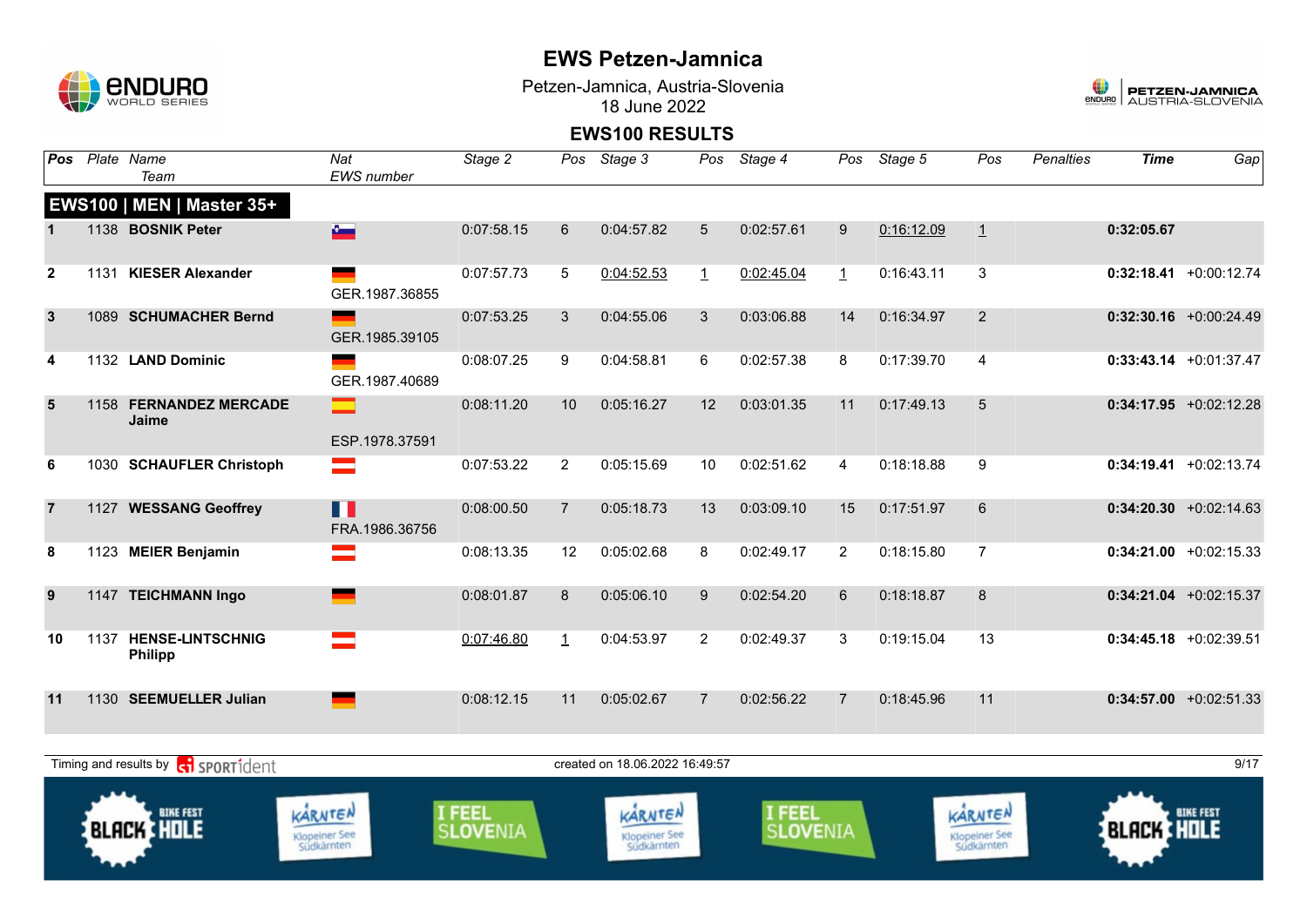

Petzen-Jamnica, Austria-Slovenia 18 June 2022



|         | Pos Plate Name<br>Team                       | Nat<br><b>EWS</b> number               | Stage 2            | Pos | Stage 3                                | Pos | Stage 4                   |    | Pos Stage 5 | Pos                                    | <b>Penalties</b> | <b>Time</b>       | Gap                       |
|---------|----------------------------------------------|----------------------------------------|--------------------|-----|----------------------------------------|-----|---------------------------|----|-------------|----------------------------------------|------------------|-------------------|---------------------------|
|         | EWS100   MEN   Master 35+                    |                                        |                    |     |                                        |     |                           |    |             |                                        |                  |                   |                           |
| $12 \,$ | 1125 NILSSON Kristofer                       | 2 S<br>SWE.1983.21560                  | 0:07:53.80         | 4   | 0:04:56.18                             | 4   | 0:02:53.21                | 5  | 0:20:20.31  | 15                                     |                  |                   | $0:36:03.50 + 0:03:57.83$ |
| 13      | 1136 HUBER Philipp                           | =                                      | 0:08:52.54         | 16  | 0:05:24.14                             | 15  | 0:03:06.32                | 13 | 0:18:49.03  | 12                                     |                  |                   | $0:36:12.03 + 0:04:06.36$ |
| 14      | 1171 KURPERSHOEK Nijs                        | E                                      | 0:08:23.95         | 13  | 0:05:16.12                             | 11  | 0:02:58.32                | 10 | 0:19:38.60  | 14                                     |                  |                   | $0:36:16.99$ +0:04:11.32  |
| 15      | 1179 BUNN Joe                                | <b>OMN</b>                             | 0:08:45.18         | 15  | 0:05:52.05                             | 19  | 0:03:34.00                | 18 | 0:18:19.07  | 10                                     |                  |                   | $0:36:30.30 + 0:04:24.63$ |
| 16      | 1126 DUDLEY Paul                             | $\frac{N}{N}$<br>GBR.1981.32437        | 0:08:39.60         | 14  | 0:05:23.12                             | 14  | 0:03:01.87                | 12 | 0:22:37.97  | 16                                     |                  |                   | $0:39:42.56$ +0:07:36.89  |
| 17      | 1160 KURNER Thomas                           | ═                                      | 0:09:28.05         | 18  | 0:05:40.85                             | 17  | 0:03:18.58                | 16 | 0:22:40.01  | 17                                     |                  |                   | $0:41:07.49$ +0:09:01.82  |
| 18      | 1177 ALAMRI Omar                             | <b>OMN</b><br>OMN.1987.52004           | 0:09:59.95         | 19  | 0:05:49.83                             | 18  | 0:03:21.28                | 17 | 0:24:33.07  | 19                                     |                  |                   | $0:43:44.13 + 0:11:38.46$ |
| 19      | 1157 JEREMIAH Paul                           | $\frac{N}{N}$<br>GBR.1978.34050        | 0:10:14.50         | 20  | 0:06:00.45                             | 20  | 0:03:39.93                | 20 | 0:24:26.60  | 18                                     |                  |                   | $0:44:21.48$ +0:12:15.81  |
| 20      | 1159 JANKOVITS Nick                          | $\overline{\mathbf{t}}$                | 0:09:24.72         | 17  | 0:05:34.44                             | 16  | 0:03:52.23                | 21 | 0:25:34.08  | 20                                     |                  |                   | $0:44:25.47 +0:12:19.80$  |
| 21      | 1129 RUSSELL Jamie                           | H<br>CAN.1983.24428                    | 0:11:47.47         | 21  | 0:07:08.77                             | 22  | 0:03:34.83                | 19 | 0:27:52.67  | 21                                     |                  |                   | $0:50:23.74$ +0:18:18.07  |
| 22      | 1175 MOHSIN Labib                            | <b>OMN</b><br>OMN.1978.40600           | 0:12:42.20         | 22  | 0:07:07.70                             | 21  | 0:04:17.53                | 22 | 0:32:57.21  | 22                                     |                  |                   | $0:57:04.64$ +0:24:58.97  |
|         | DNF 1156 BYRD Andrew                         | ▆▆<br>USA.1985.50807                   |                    |     |                                        |     |                           |    |             |                                        |                  |                   |                           |
|         | Timing and results by <b>c</b> il sportident |                                        |                    |     | created on 18.06.2022 16:49:57         |     |                           |    |             |                                        |                  |                   | 10/17                     |
|         | <b>BIKE FEST</b><br><b>BLACK HOLE</b>        | KARNTEN<br>Klopeiner See<br>Südkärnten | I FEEL<br>SLOVENIA |     | KARNTEN<br>Klopeiner See<br>Südkärnten |     | I FEEL<br><b>SLOVENIA</b> |    |             | KARNTEN<br>Klopeiner See<br>Südkärnten |                  | <b>BLACK HOLE</b> | <b>BIKE FEST</b>          |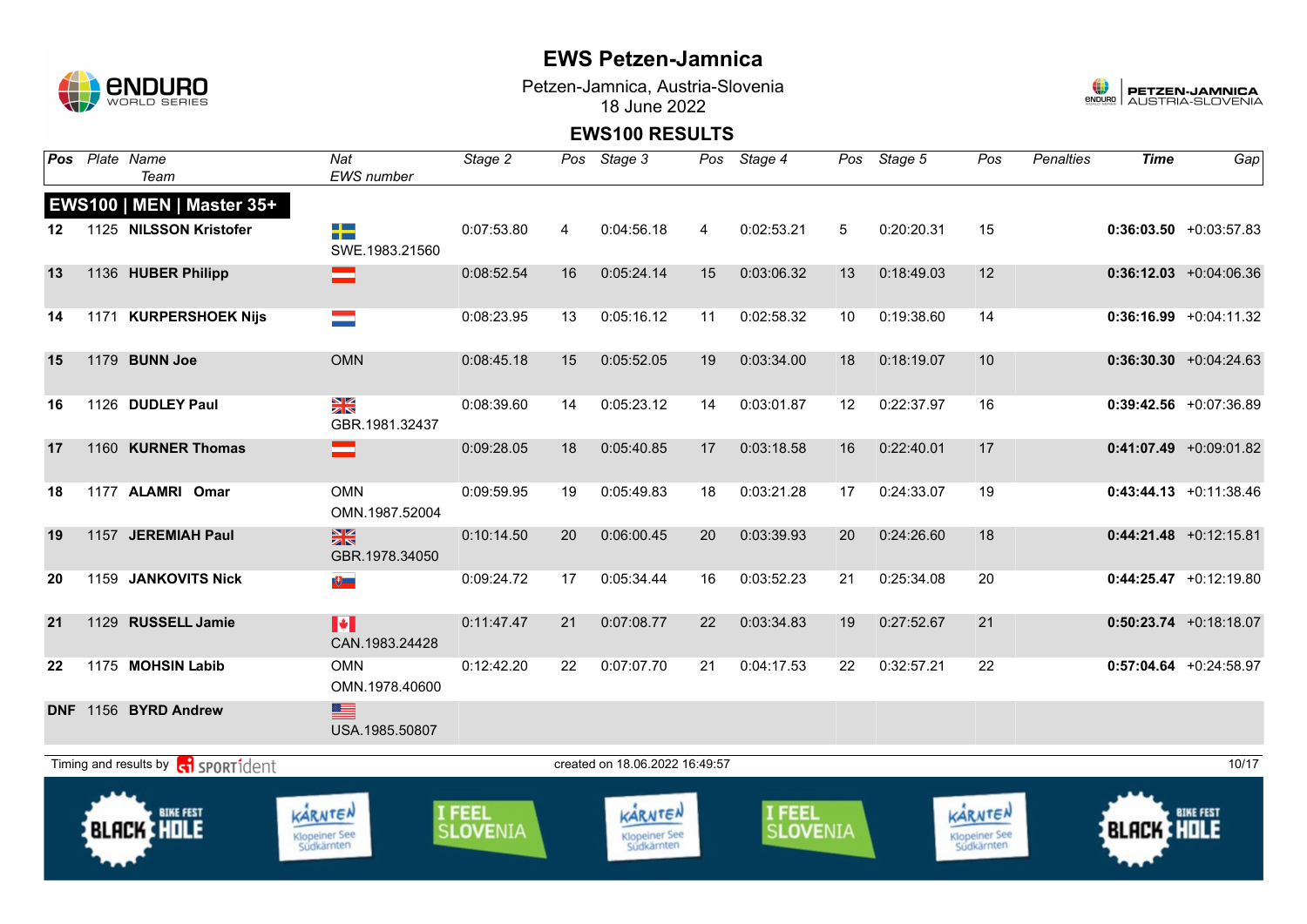| $\Box$         | enduro<br><b>WORLD SERIES</b>                           |                                       |                                |                | Petzen-Jamnica, Austria-Slovenia<br>18 June 2022 |                |                                |                |            |                                 |                  | 0<br><b>ENDURO</b> | PETZEN-JAMNICA<br>AUSTRIA-SLOVENIA |
|----------------|---------------------------------------------------------|---------------------------------------|--------------------------------|----------------|--------------------------------------------------|----------------|--------------------------------|----------------|------------|---------------------------------|------------------|--------------------|------------------------------------|
|                |                                                         |                                       |                                |                | <b>EWS100 RESULTS</b>                            |                |                                |                |            |                                 |                  |                    |                                    |
| <b>Pos</b>     | Plate Name<br>Team                                      | $\overline{Nat}$<br><b>EWS</b> number | Stage 2                        |                | Pos Stage 3                                      | Pos            | Stage 4                        | Pos            | Stage 5    | Pos                             | <b>Penalties</b> | <b>Time</b>        | Gap                                |
|                | <b>EWS100   MEN   Master 35+</b>                        |                                       |                                |                |                                                  |                |                                |                |            |                                 |                  |                    |                                    |
| <b>DNS</b>     | 1124 TIRALA Armin                                       | AUT.1987.36613                        |                                |                |                                                  |                |                                |                |            |                                 |                  |                    |                                    |
|                | EWS100   MEN   Master 45+                               |                                       |                                |                |                                                  |                |                                |                |            |                                 |                  |                    |                                    |
| $\mathbf{1}$   | 1118 MAIERHOFER Christoph<br><b>Team Dorrong Enduro</b> | ═                                     | 0:07:39.22                     | $\perp$        | 0:04:44.57                                       | $\perp$        | 0:02:47.75                     | $\perp$        | 0:16:36.57 | $\overline{1}$                  |                  | 0:31:48.11         |                                    |
| $\mathbf{2}$   | 1165 GOLLES Michael                                     | $\equiv$<br>AUT.1975.52050            | 0:08:19.35                     | 4              | 0:05:13.58                                       | 4              | 0:02:55.87                     | 4              | 0:17:29.65 | $\overline{2}$                  |                  |                    | $0:33:58.45 +0:02:10.34$           |
| $\mathbf{3}$   | 1090 WOBBEKING Sascha                                   | ▀                                     | 0:08:10.88                     | $\overline{2}$ | 0:05:09.04                                       | $\overline{2}$ | 0:02:51.75                     | 2              | 0:18:38.94 | 3                               |                  |                    | $0:34:50.61$ +0:03:02.50           |
| 4              | 1134 HOFFMANN Carsten                                   |                                       | 0:08:15.93                     | 3              | 0:05:10.47                                       | 3              | 0:02:53.50                     | 3              | 0:19:31.48 | 6                               |                  |                    | $0:35:51.38$ +0:04:03.27           |
| $5\phantom{1}$ | 1154 PAL Stefan                                         | GER.1969.26184                        | 0:08:48.87                     | $\overline{7}$ | 0:05:37.10                                       | 9              | 0:03:14.74                     | 9              | 0:18:56.11 | $\overline{4}$                  |                  |                    | $0:36:36.82 + 0:04:48.71$          |
| 6              | 1163 ROLSER Tobias                                      |                                       | 0:09:23.78                     | 9              | 0:05:19.03                                       | 6              | 0:03:00.90                     | 5              | 0:19:12.18 | $\sqrt{5}$                      |                  |                    | $0:36:55.89$ +0:05:07.78           |
| $\overline{7}$ | 1162 LEBRUN Emeric                                      | П                                     | 0:08:39.15                     | 6              | 0:05:25.60                                       | $\overline{7}$ | 0:03:03.57                     | $\overline{7}$ | 0:20:21.57 | $\overline{7}$                  |                  |                    | $0:37:29.89$ +0:05:41.78           |
| 8              | 1117 BREITENECKER Thomas                                | $=$                                   | 0:08:30.07                     | 5              | 0:05:16.58                                       | 5              | 0:03:02.45                     | 6              | 0:20:40.86 | 9                               |                  |                    | $0:37:29.96$ +0:05:41.85           |
| 9              | 1161 MARTINEZ Frederic                                  | П<br>FRA.1967.22753                   | 0:09:26.04                     | 10             | 0:05:39.65                                       | 10             | 0:03:15.58                     | 10             | 0:20:25.51 | 8                               |                  |                    | $0:38:46.78$ +0:06:58.67           |
| 10             | 1120 LENZ Matthias<br><b>Team Dorrong Enduro</b>        | AUT.1971.24567                        | 0:09:48.85                     | 11             | 0:05:52.95                                       | 11             | 0:03:20.85                     | 11             | 0:22:17.38 | 10                              |                  |                    | $0:41:20.03 +0:09:31.92$           |
|                | Timing and results by ci SPORT1dent                     |                                       |                                |                | created on 18.06.2022 16.49.57                   |                |                                |                |            |                                 |                  |                    | 11/17                              |
|                | <b>BIKE FEST</b><br><b>BLACK THOLE</b>                  | KARNTEN<br><b>Klopeiner See</b>       | <b>FEEL</b><br><b>SLOVENIA</b> |                | KARNTEN<br><b>Klopeiner See</b>                  |                | <b>FEEL</b><br><b>SLOVENIA</b> |                |            | KARNTEN<br><b>Klopeiner See</b> |                  | <b>BLACK HOLE</b>  | <b>BIKE FEST</b>                   |



Klopeiner See<br>Südkärnten



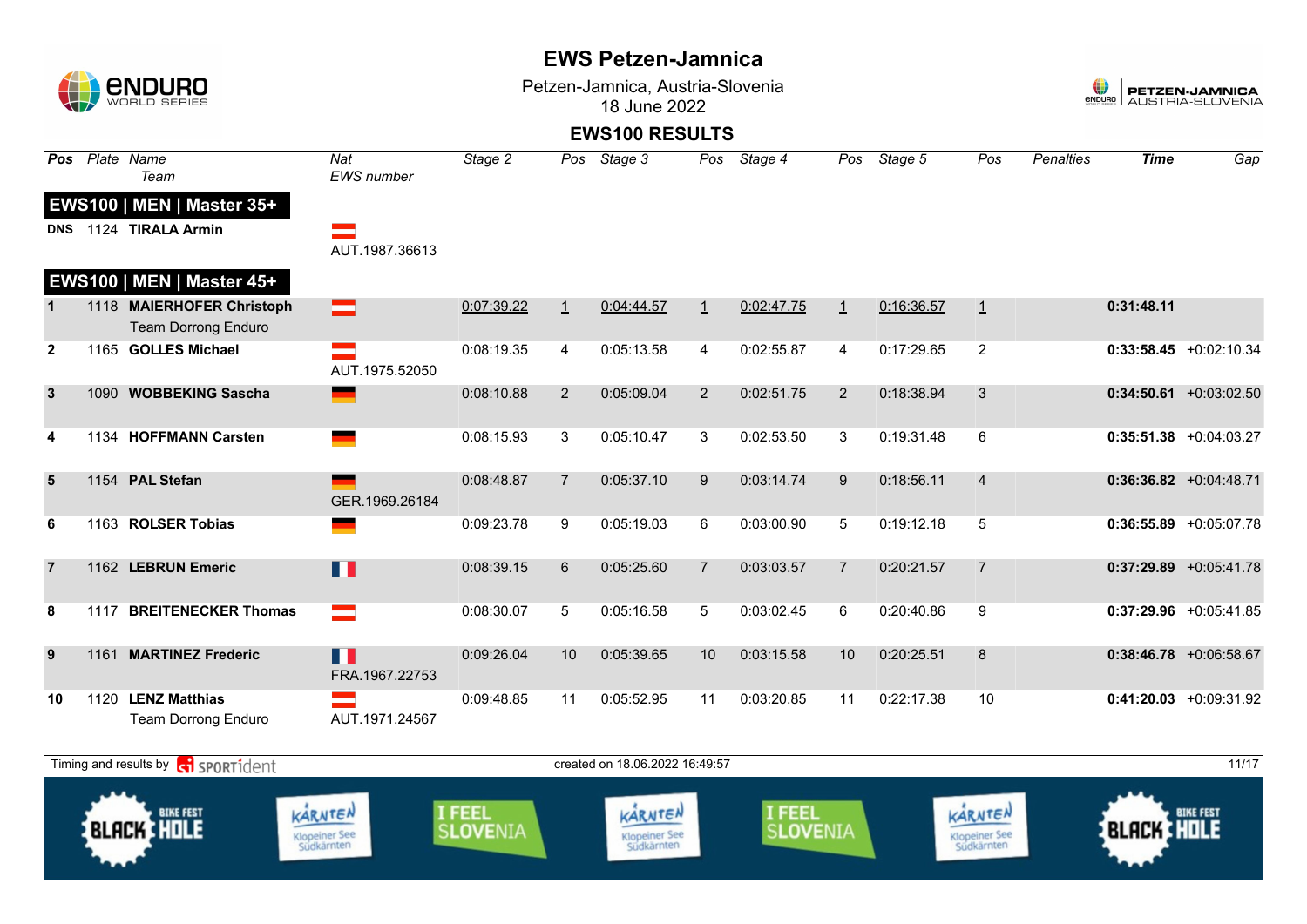

Klopeiner See<br>Südkärnten

### **EWS Petzen-Jamnica**

Petzen-Jamnica, Austria-Slovenia 18 June 2022



### **EWS100 RESULTS**

|                | Pos Plate Name<br>Team                    | Nat<br>EWS number                | Stage 2                   |                | Pos Stage 3                     | Pos          | Stage 4                   |                 | Pos Stage 5 | Pos                             | Penalties | <b>Time</b>       | Gap                      |
|----------------|-------------------------------------------|----------------------------------|---------------------------|----------------|---------------------------------|--------------|---------------------------|-----------------|-------------|---------------------------------|-----------|-------------------|--------------------------|
|                | EWS100   MEN   Master 45+                 |                                  |                           |                |                                 |              |                           |                 |             |                                 |           |                   |                          |
| 11             | 1174 KINCH Matthew                        | 米<br>AUS.1977.40533              | 0:09:07.57                | 8              | 0:05:36.42                      | 8            | 0:03:12.08                | 8               | 0:27:56.79  | 11                              |           |                   | $0:45:52.86$ +0:14:04.75 |
| 12             | 1164 NEMETH Balazs                        | $\equiv$                         | 0:10:34.67                | 12             | 0:06:03.17                      | 12           | 0:03:34.10                | 12              | 0:29:10.73  | 12                              |           |                   | $0:49:22.67$ +0:17:34.56 |
| <b>DNS</b>     | 1173 CASAR Aleksander                     | $\sim$<br>SLO.1977.50831         |                           |                |                                 |              |                           |                 |             |                                 |           |                   |                          |
|                | DNS 1172 POWELL Andre                     | ▀▀                               |                           |                |                                 |              |                           |                 |             |                                 |           |                   |                          |
|                | <b>EWS100   MEN   Under 21</b>            |                                  |                           |                |                                 |              |                           |                 |             |                                 |           |                   |                          |
|                | 1045 CROS Dorian                          | n<br>FRA.2002.34042              | 0:07:13.83                | $\perp$        | 0:04:37.44                      | 6            | 0:02:40.64                | 3               | 0:15:09.32  | $\perp$                         |           | 0:29:41.23        |                          |
| $\mathbf{2}$   | 1111 CALONACI Tommaso                     | $\mathbb{R}^n$<br>ITA.2002.50919 | 0:07:26.83                | 10             | 0:04:29.25                      | $\mathbf{1}$ | 0:02:34.69                | $\mathbf{1}$    | 0:15:17.18  | $\overline{2}$                  |           |                   | $0:29:47.95$ +0:00:06.72 |
| $\mathbf{3}$   | 1046 DUPONT Raphael                       | H<br>FRA.2004.39181              | 0:07:16.45                | $\overline{2}$ | 0:04:32.80                      | 2            | 0:02:42.55                | 6               | 0:15:22.41  | 3                               |           |                   | $0:29:54.21$ +0:00:12.98 |
| 4              | 1050 AUER Julian                          | AUT.2003.50821                   | 0:07:18.43                | 3              | 0:04:35.79                      | 4            | 0:02:41.92                | 4               | 0:15:29.31  | $\overline{4}$                  |           |                   | $0:30:05.45$ +0:00:24.22 |
| $5\phantom{1}$ | 1104 JERKIC Miha                          | $\sim$<br>SLO.2005.50789         | 0:07:19.33                | $\overline{4}$ | 0:04:37.08                      | 5            | 0:02:41.97                | $5\overline{)}$ | 0:15:54.08  | 6                               |           |                   | $0:30:32.46$ +0:00:51.23 |
| 6              | 1063 POLOVSAK Jan                         | $\theta$ .                       | 0:07:22.55                | 5              | 0:04:35.30                      | 3            | 0:02:43.68                | $\overline{7}$  | 0:15:55.29  | $\overline{7}$                  |           |                   | $0:30:36.82$ +0:00:55.59 |
|                | 1052 SILBERHORN Moritz                    | GER.2003.33981                   | 0:07:24.07                | 6              | 0:04:51.00                      | 16           | 0:02:44.20                | 8               | 0:15:51.31  | $5\overline{)}$                 |           |                   | $0:30:50.58$ +0:01:09.35 |
|                | Timing and results by <b>G</b> SPORT1dent |                                  |                           |                | created on 18.06.2022 16.49:57  |              |                           |                 |             |                                 |           |                   | 12/17                    |
|                |                                           |                                  |                           |                |                                 |              |                           |                 |             |                                 |           |                   |                          |
|                | <b>BIKE FEST</b><br><b>BLACK HOLE</b>     | KARNTEN<br><b>Klopeiner See</b>  | I FEEL<br><b>SLOVENIA</b> |                | KARNTEN<br><b>Klopeiner See</b> |              | I FEEL<br><b>SLOVENIA</b> |                 |             | KARNTEN<br><b>Klopeiner See</b> |           | <b>BLACK HOLE</b> | <b>BIKE FEST</b>         |

Klopeiner See<br>Südkärnten

Klopeiner See<br>Südkärnten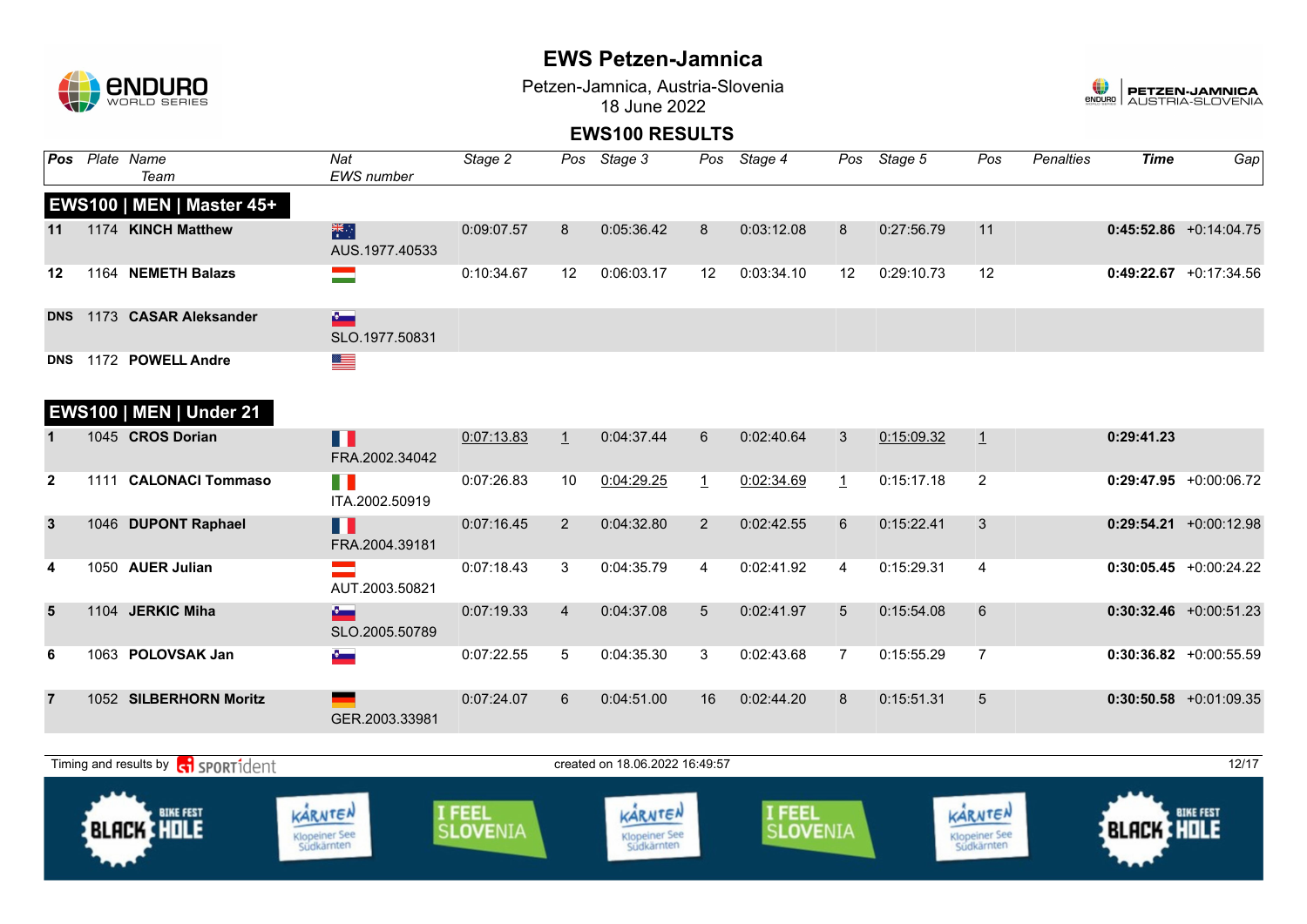

Petzen-Jamnica, Austria-Slovenia 18 June 2022



| Pos | Plate Name<br>Team                          | Nat<br><b>EWS</b> number               | Stage 2            | Pos            | Stage 3                                | Pos | Stage 4            | Pos            | Stage 5    | Pos                                    | <b>Penalties</b> | <b>Time</b>       | Gap                      |
|-----|---------------------------------------------|----------------------------------------|--------------------|----------------|----------------------------------------|-----|--------------------|----------------|------------|----------------------------------------|------------------|-------------------|--------------------------|
|     | <b>EWS100   MEN   Under 21</b>              |                                        |                    |                |                                        |     |                    |                |            |                                        |                  |                   |                          |
| 8   | 1065 PODLIPNIK Enej                         | SLO.2003.34493                         | 0:07:27.56         | 11             | 0:04:40.10                             | 7   | 0:02:40.14         | $\overline{2}$ | 0:16:10.46 | 9                                      |                  |                   | $0:30:58.26 +0:01:17.03$ |
| 9   | 1074 SAYER Till                             | П                                      | 0:07:25.72         | $\overline{7}$ | 0:04:42.13                             | 9   | 0:02:44.54         | 9              | 0:16:11.63 | 10                                     |                  |                   | $0:31:04.02$ +0:01:22.79 |
| 10  | 1054 DE SABBATA Massimo                     | H<br>ITA.2004.37614                    | 0:07:26.43         | 9              | 0:04:40.30                             | 8   | 0:02:44.79         | 10             | 0:16:16.85 | 11                                     |                  |                   | $0:31:08.37$ +0:01:27.14 |
| 11  | 1057 STORR Sam                              | $\frac{2}{3}$<br>GBR.2004.40312        | 0:07:29.41         | 12             | 0:04:47.44                             | 12  | 0:02:49.95         | 17             | 0:16:02.74 | 8                                      |                  |                   | $0:31:09.54$ +0:01:28.31 |
| 12  | 1064 POLOVSAK Blaz                          | $\sigma$                               | 0:07:26.38         | 8              | 0:04:44.35                             | 11  | 0:02:46.38         | $12 \,$        | 0:16:33.53 | 14                                     |                  |                   | $0:31:30.64$ +0:01:49.41 |
| 13  | 1166 WITZERMAN Lee                          | 米村<br>AUS.2003.35357                   | 0:07:35.63         | 13             | 0:04:44.19                             | 10  | 0:02:47.88         | 15             | 0:16:27.06 | 12                                     |                  |                   | $0:31:34.76$ +0:01:53.53 |
| 14  | 1044 HOLSTEIN Vidar                         | ┽<br>SWE.2002.39230                    | 0:07:55.15         | 19             | 0:04:57.24                             | 21  | 0:02:55.07         | 22             | 0:16:31.72 | 13                                     |                  |                   | $0:32:19.18$ +0:02:37.95 |
| 15  | 1051 HAILER Cosma                           | GER.2004.36934                         | 0:07:47.85         | 17             | 0:04:49.28                             | 14  | 0:02:46.23         | 11             | 0:17:05.25 | 16                                     |                  |                   | $0:32:28.61$ +0:02:47.38 |
| 16  | 1059 ENGELMANN Jan                          |                                        | 0:07:50.27         | 18             | 0:04:55.37                             | 19  | 0:02:51.57         | 19             | 0:16:57.73 | 15                                     |                  |                   | $0:32:34.94$ +0:02:53.71 |
| 17  | 1047 WENDLING Gautier                       | Ш<br>FRA.2003.28313                    | 0:07:45.62         | 16             | 0:04:50.85                             | 15  | 0:02:47.87         | 13             | 0:17:14.97 | 17                                     |                  |                   | $0:32:39.31$ +0:02:58.08 |
| 18  | 1060 DOYCHEV Velin                          |                                        | 0:08:09.07         | 22             | 0:04:48.10                             | 13  | 0:02:47.87         | 13             | 0:17:15.65 | 18                                     |                  |                   | $0:33:00.69$ +0:03:19.46 |
| 19  | 1151 CIBIK David                            | $\mathbf{E}$                           | 0:08:07.90         | 21             | 0:04:56.07                             | 20  | 0:02:54.18         | 21             | 0:17:21.72 | 19                                     |                  |                   | $0:33:19.87$ +0:03:38.64 |
|     | Timing and results by <b>c</b> i sportident |                                        |                    |                | created on 18.06.2022 16:49:57         |     |                    |                |            |                                        |                  |                   | 13/17                    |
|     | <b>BIKE FEST</b><br><b>BLACK HOLE</b>       | KARNTEN<br>Klopeiner See<br>Südkärnten | I FEEL<br>SLOVENIA |                | KARNTEN<br>Klopeiner See<br>Südkärnten |     | I FEEL<br>SLOVENIA |                |            | KARNTEN<br>Klopeiner See<br>Südkärnten |                  | <b>BLACK HOLE</b> |                          |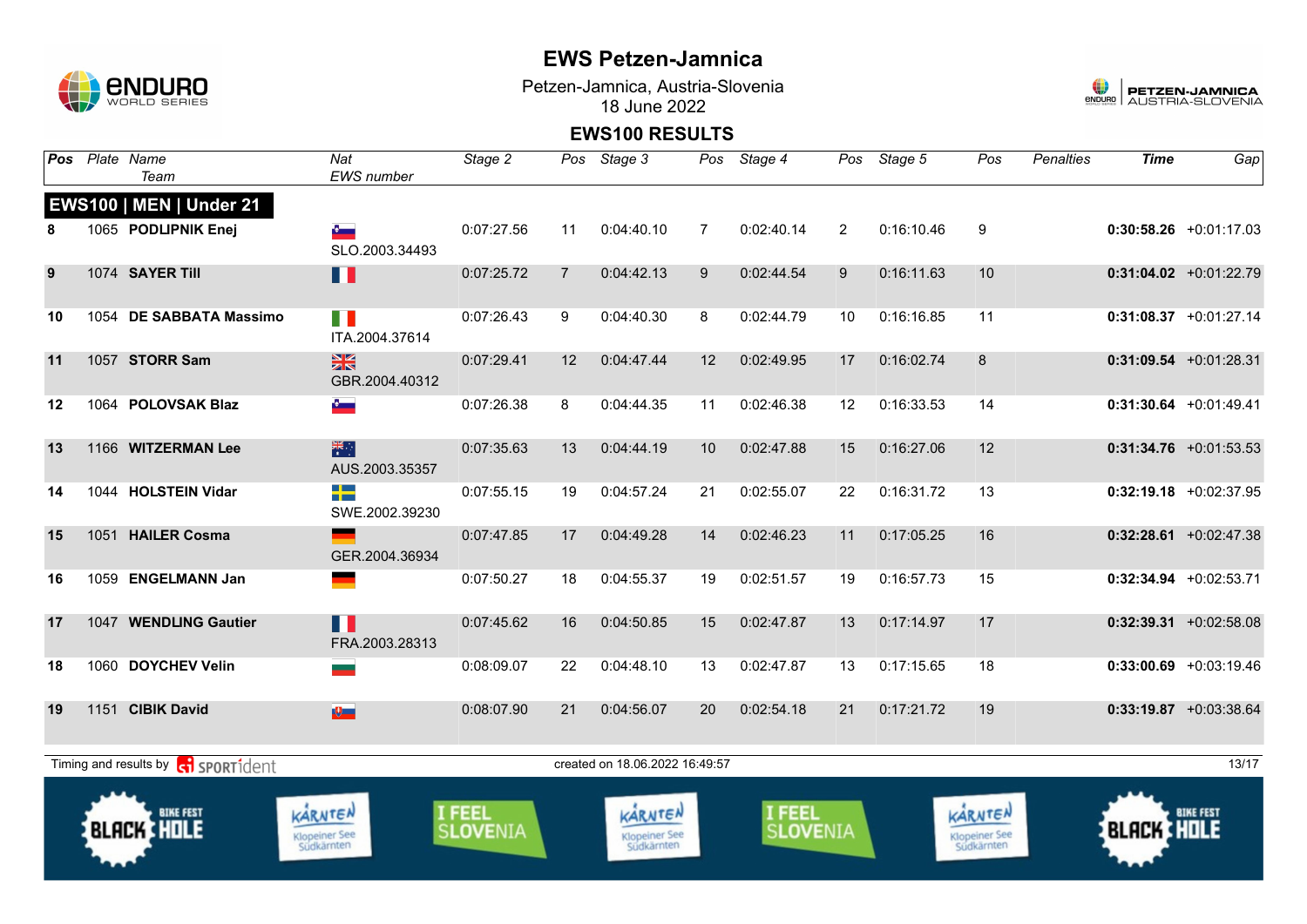

Petzen-Jamnica, Austria-Slovenia 18 June 2022



| Pos        | Plate Name<br>Team                    | Nat<br><b>EWS</b> number               | Stage 2            |              | Pos Stage 3                            |              | Pos Stage 4               |                | Pos Stage 5 | Pos                                    | <b>Penalties</b> | <b>Time</b>       | Gap                       |
|------------|---------------------------------------|----------------------------------------|--------------------|--------------|----------------------------------------|--------------|---------------------------|----------------|-------------|----------------------------------------|------------------|-------------------|---------------------------|
|            | <b>EWS100   MEN   Under 21</b>        |                                        |                    |              |                                        |              |                           |                |             |                                        |                  |                   |                           |
| 20         | 1035 MEYER Moritz                     |                                        | 0:08:09.13         | 23           | 0:05:03.57                             | 24           | 0:02:55.33                | 23             | 0:19:17.72  | 20                                     |                  |                   | $0:35:25.75 + 0:05:44.52$ |
| 21         | 1055 RIGELNIK Marvin                  |                                        | 0:08:24.21         | 24           | 0:05:12.48                             | 26           | 0:02:59.60                | 24             | 0:20:04.17  | 23                                     |                  |                   | $0:36:40.46$ +0:06:59.23  |
| 22         | 1056 VIDALI Luca                      | n n<br>ITA.2003.38174                  | 0:08:25.10         | 25           | 0:05:24.56                             | 27           | 0:03:04.75                | 26             | 0:19:52.10  | 21                                     |                  |                   | $0:36:46.51$ +0:07:05.28  |
| 23         | 1066 GRIESER Simon                    |                                        | 0:08:26.31         | 26           | 0:05:08.55                             | 25           | 0:03:11.02                | 27             | 0:20:03.45  | 22                                     |                  |                   | $0:36:49.33 + 0:07:08.10$ |
| 24         | 1202 GEISINGER Felix                  | GER.2003.36652                         | 0:09:01.55         | 27           | 0:05:00.61                             | 23           | 0:03:00.60                | 25             | 0:20:42.53  | 24                                     |                  |                   | $0:37:45.29$ +0:08:04.06  |
| 25         | 1058 O'MALLEY Daniel                  | 米<br>AUS.2002.40480                    | 0:09:17.85         | 28           | 0:05:47.43                             | 28           | 0:03:13.45                | 28             | 0:23:09.15  | 25                                     |                  |                   | $0:41:27.88$ +0:11:46.65  |
| 26         | 1061 SCHIMMER Felix                   | GER.2004.40334                         | 0:07:44.72         | 15           | 0:04:54.55                             | 18           | 0:02:50.03                | 18             | 0:49:50.93  | 26                                     |                  |                   | 1:05:20.23 +0:35:39.00    |
| <b>DNF</b> | 1053 GANSLER Ben                      | GER.2003.40553                         | 0:07:38.52         | 14           | 0:04:53.23                             | 17           | 0:02:49.50                | 16             |             |                                        |                  |                   |                           |
| <b>DNF</b> | 1042 RENLUND Isak                     | -13<br>SWE.2002.50738                  | 0:08:00.80         | 20           | 0:04:59.10                             | 22           | 0:02:51.62                | 20             |             |                                        |                  |                   |                           |
| <b>DNS</b> | 1048 VLASKOVAC Ben                    | ш,<br>GER.2003.35875                   |                    |              |                                        |              |                           |                |             |                                        |                  |                   |                           |
|            | EWS100   WOMEN                        |                                        |                    |              |                                        |              |                           |                |             |                                        |                  |                   |                           |
|            | 1189 HOLLAND Cornelia                 |                                        | 0:07:58.07         | $\mathbf{1}$ | 0:04:56.09                             | $\mathbf{1}$ | 0:02:53.70                | $\overline{1}$ | 0:17:58.61  | $\mathbf{1}$                           |                  | 0:33:46.47        |                           |
|            | Timing and results by ci SPORT1dent   |                                        |                    |              | created on 18.06.2022 16:49:57         |              |                           |                |             |                                        |                  |                   | 14/17                     |
|            | <b>BIKE FEST</b><br><b>BLACK HOLE</b> | KARNTEN<br>Klopeiner See<br>Südkärnten | I FEEL<br>SLOVENIA |              | KARNTEN<br>Klopeiner See<br>Südkärnten |              | I FEEL<br><b>SLOVENIA</b> |                |             | KARNTEN<br>Klopeiner See<br>Südkärnten |                  | <b>BLACK HOLE</b> | <b>BIKE FEST</b>          |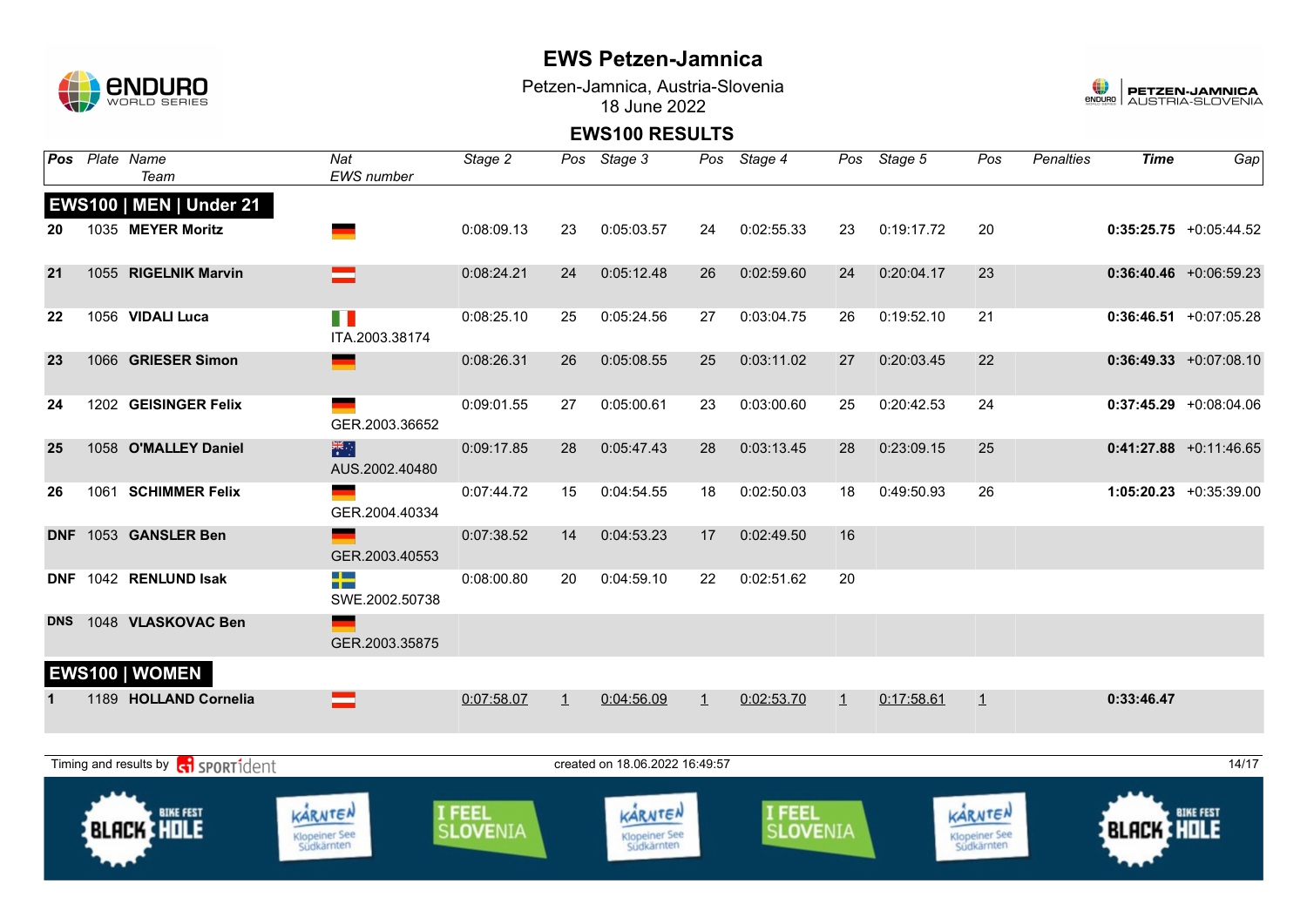

Petzen-Jamnica, Austria-Slovenia 18 June 2022



| <b>Pos</b>   | Plate Name                            | Nat               | Stage 2    |             | Pos Stage 3 |                | Pos Stage 4 |                | Pos Stage 5 | Pos            | <b>Penalties</b> | <b>Time</b> | Gap                       |
|--------------|---------------------------------------|-------------------|------------|-------------|-------------|----------------|-------------|----------------|-------------|----------------|------------------|-------------|---------------------------|
|              | Team                                  | <b>EWS</b> number |            |             |             |                |             |                |             |                |                  |             |                           |
|              | <b>EWS100   WOMEN</b>                 |                   |            |             |             |                |             |                |             |                |                  |             |                           |
| 2            | 1088 ARNDT Lena                       |                   | 0:08:32.67 | 3           | 0:05:03.83  | 2              | 0:02:58.57  | $\mathbf{2}$   | 0:18:14.97  | 2              |                  |             | $0:34:50.04$ +0:01:03.57  |
|              |                                       | GER.1988.33220    |            |             |             |                |             |                |             |                |                  |             |                           |
| $\mathbf{3}$ | 1192 BRAUMANN Birgit                  |                   | 0:08:32.17 | 2           | 0:05:23.00  | $\overline{4}$ | 0:03:07.35  | 5              | 0:18:26.50  | 3              |                  |             | $0:35:29.02$ +0:01:42.55  |
|              |                                       | AUT.1973.22833    |            |             |             |                |             |                |             |                |                  |             |                           |
|              | 1087 ZEITSCHEL Laura                  | GER.1991.24864    | 0:08:33.00 | 4           | 0:05:25.08  | 6              | 0:03:08.84  | 6              | 0:19:15.02  | 5              |                  |             | 0:36:21.94 +0:02:35.47    |
| 5            | 1193 GAMSJAGER Sarah                  |                   | 0:08:56.10 | $7^{\circ}$ | 0:05:24.95  | 5              | 0:03:02.21  | 3              | 0:18:58.93  | $\overline{4}$ |                  |             | $0:36:22.19$ +0:02:35.72  |
|              |                                       | AUT.1994.23421    |            |             |             |                |             |                |             |                |                  |             |                           |
| 6            | 1184 REDECKER Cherie                  | $\geqslant$       | 0:08:51.81 | 6           | 0:05:34.25  | 7              | 0:03:10.85  | $\overline{7}$ | 0:19:54.12  | 6              |                  |             | $0:37:31.03$ +0:03:44.56  |
| 7            | 1195 MASIP IBANEZ Ares                |                   | 0:09:17.14 | 8           | 0:05:47.08  | 11             | 0:03:18.90  | 9              | 0:20:41.08  | $\overline{7}$ |                  |             | $0:39:04.20 +0:05:17.73$  |
|              |                                       | ESP.1995.36074    |            |             |             |                |             |                |             |                |                  |             |                           |
| 8            | 1181 POCZWARDOWSKA<br><b>Karolina</b> |                   | 0:09:24.85 | 9           | 0:05:36.38  | 8              | 0:03:22.92  | 12             | 0:22:07.32  | 8              |                  |             | $0:40:31.47 + 0:06:45.00$ |
|              |                                       | POL.1991.40616    |            |             |             |                |             |                |             |                |                  |             |                           |
| 9            | 1190 HASSFELD Marleen                 |                   | 0:09:31.57 | 11          | 0:05:38.88  | 9              | 0:03:20.59  | 10             | 0:22:50.10  | 9              |                  |             | $0:41:21.14$ +0:07:34.67  |
|              |                                       | GER.2003.38773    |            |             |             |                |             |                |             |                |                  |             |                           |
| 10           | 1191 KLOS Katharina                   |                   | 0:09:31.28 | 10          | 0:05:41.47  | 10             | 0:03:16.90  | 8              | 0:23:10.68  | 11             |                  |             | $0:41:40.33 +0:07:53.86$  |
| 11           | 1196 DLOPST Ina                       |                   | 0:10:43.97 | 13          | 0:06:15.55  | 13             | 0:03:55.33  | 15             | 0:22:57.23  | 10             |                  |             | $0:43:52.08$ +0:10:05.61  |
| 12           | 1185 GWYNNE-EVANS Jessica<br>May      | $\geq$            | 0:11:12.12 | 15          | 0:06:27.77  | 14             | 0:03:51.87  | 14             | 0:26:12.43  | 12             |                  |             | $0:47:44.19 + 0:13:57.72$ |
|              |                                       | RSA.1997.27851    |            |             |             |                |             |                |             |                |                  |             |                           |

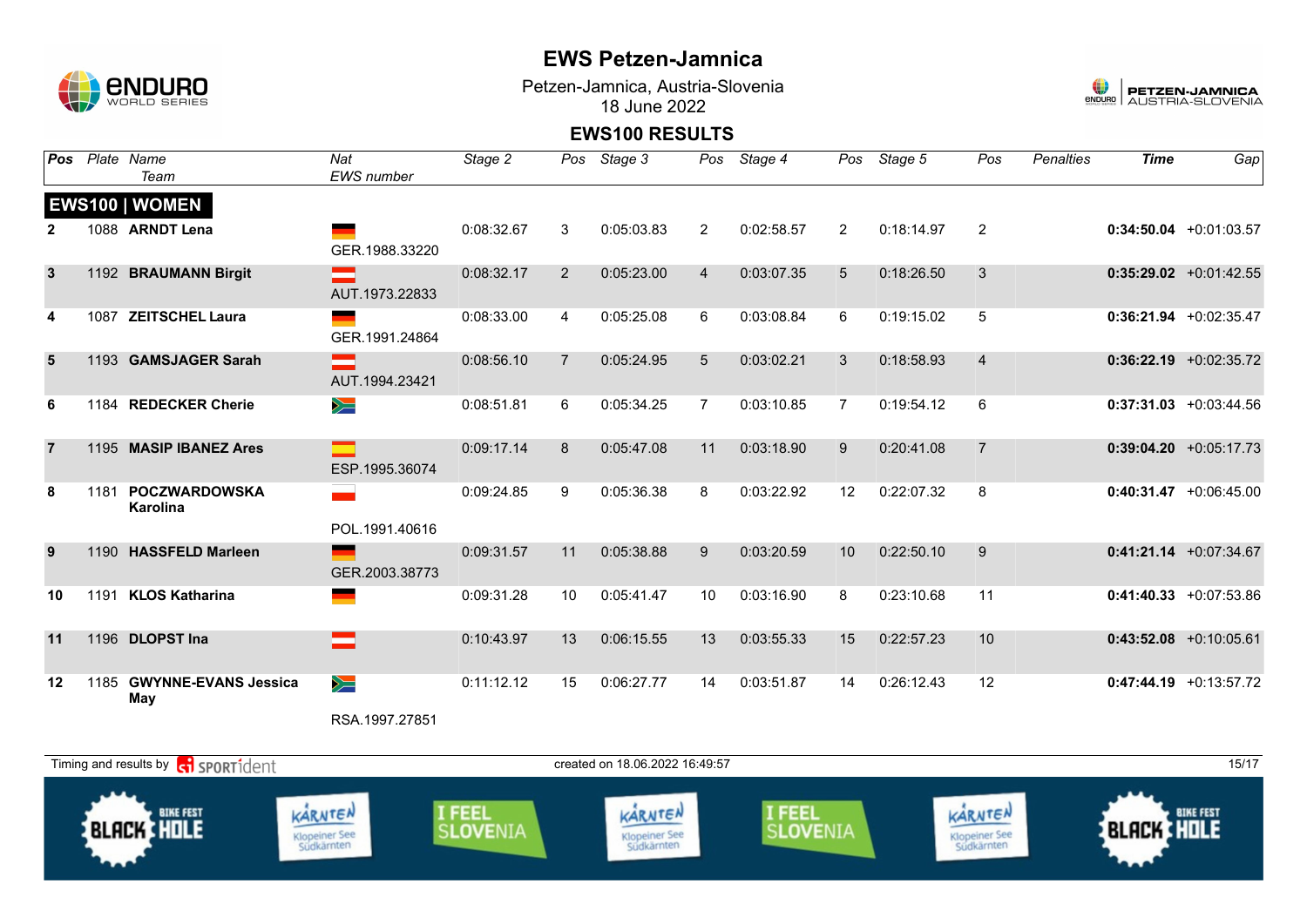

Petzen-Jamnica, Austria-Slovenia 18 June 2022



| Pos |      | Plate Name<br>Team                          | Nat<br>EWS number   | Stage 2    | Pos | Stage 3    | Pos               | Stage 4    | Pos | Stage 5    | Pos | <b>Penalties</b> | Time | Gap                       |
|-----|------|---------------------------------------------|---------------------|------------|-----|------------|-------------------|------------|-----|------------|-----|------------------|------|---------------------------|
|     |      | <b>EWS100   WOMEN</b>                       |                     |            |     |            |                   |            |     |            |     |                  |      |                           |
| 13  | 1197 | <b>LEISTER Tatjana</b>                      |                     | 0:11:06.08 | 14  | 0:06:36.64 | 15                | 0:03:31.60 | 13  | 0:31:04.86 | 13  |                  |      | $0:52:19.18 + 0:18:32.71$ |
| 14  | 1188 | <b>RUDOLPH Franca</b><br>WeRide Racing Team | ÷<br>SUI.2001.36949 | 0:09:39.40 | 12  | 0:05:55.75 | $12 \overline{ }$ | 0:03:21.18 | 11  | 0:33:43.35 | 14  |                  |      | $0:52:39.68$ +0:18:53.21  |
| 15  | 1187 | <b>MITTERBAUER Lisa</b>                     | ═                   | 0:08:36.23 | 5   | 0:05:21.05 | 3                 | 0:03:05.78 | 4   | 0:36:35.21 | 15  |                  |      | $0:53:38.27 +0:19:51.80$  |